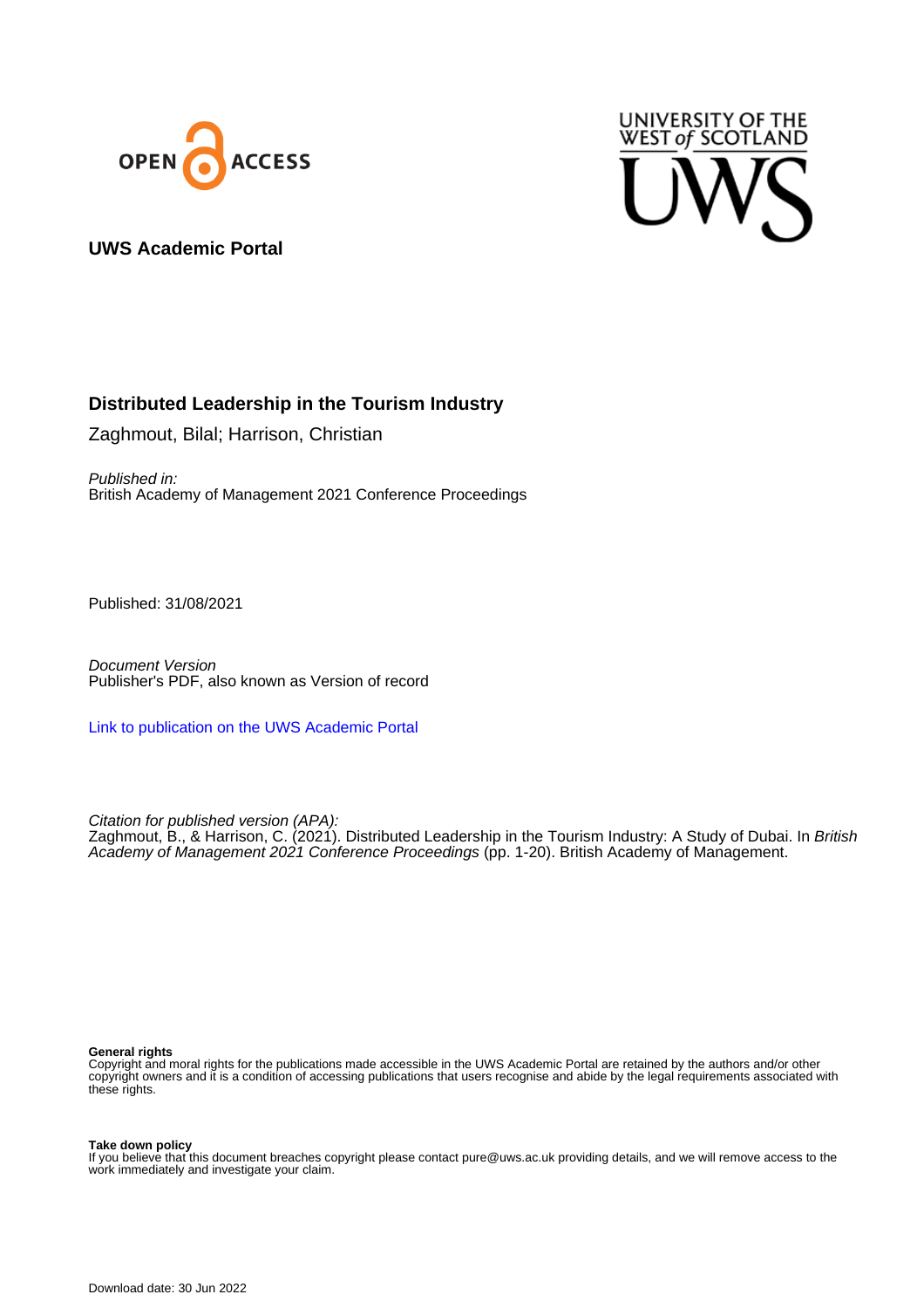**Authors:** Dr Bilal Zaghmout and Dr Christian Harrison **Affiliation:** University of the West of Scotland

**Contact Information:** Bilal Zaghmout Room E 333, Henry Building East. University of the West of Scotland, Paisley Campus Storie Street, Paisley. PA1 2BE

[Bilal.Zaghmout@uws.ac.uk](mailto:Bilal.Zaghmout@uws.ac.uk)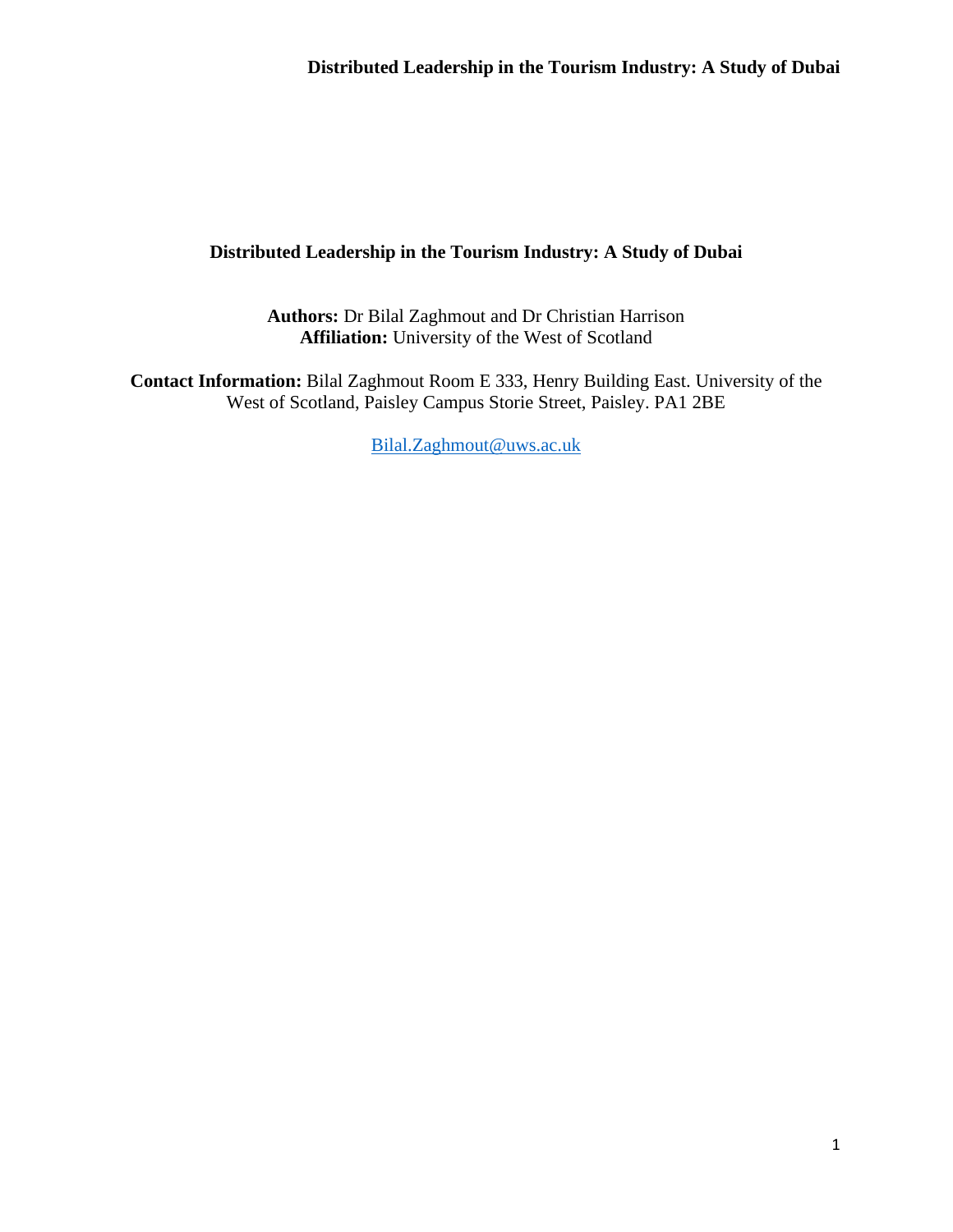### **Abstract**

This paper's main objective is to examine distributed leadership's current conceptualisation in existing research through a critical literature review and identify distributed leadership challenges, attributes, and benefits through qualitative interviews. The methodology adopts the primary research design approach to answer the four main research questions systematically. The research design is based on virtual interviews involving 41 general managers working in Dubai's tourism sector. These respondents were asked about their distributed leadership perceptions, challenges, benefits, and attributes in their sector.

The research study concludes that adopting organisational attributes is likely to create several benefits for the hotels that operate in the hospitality sector. The study recommends implementing a detailed plan which allows involvement in the formulation of critical decisions.

**Keywords:** Systematic Literature Review, Distributed Leadership, Tourism Sector, Dubai.

**Track:** [Leadership and Leadership Development.](https://www.bam.ac.uk/static/526baa28-c3fe-480c-90488502825371ce/BAM2021-Leadership-and-Leadership-Development-Track.pdf)

**Word Counts:** 6742 words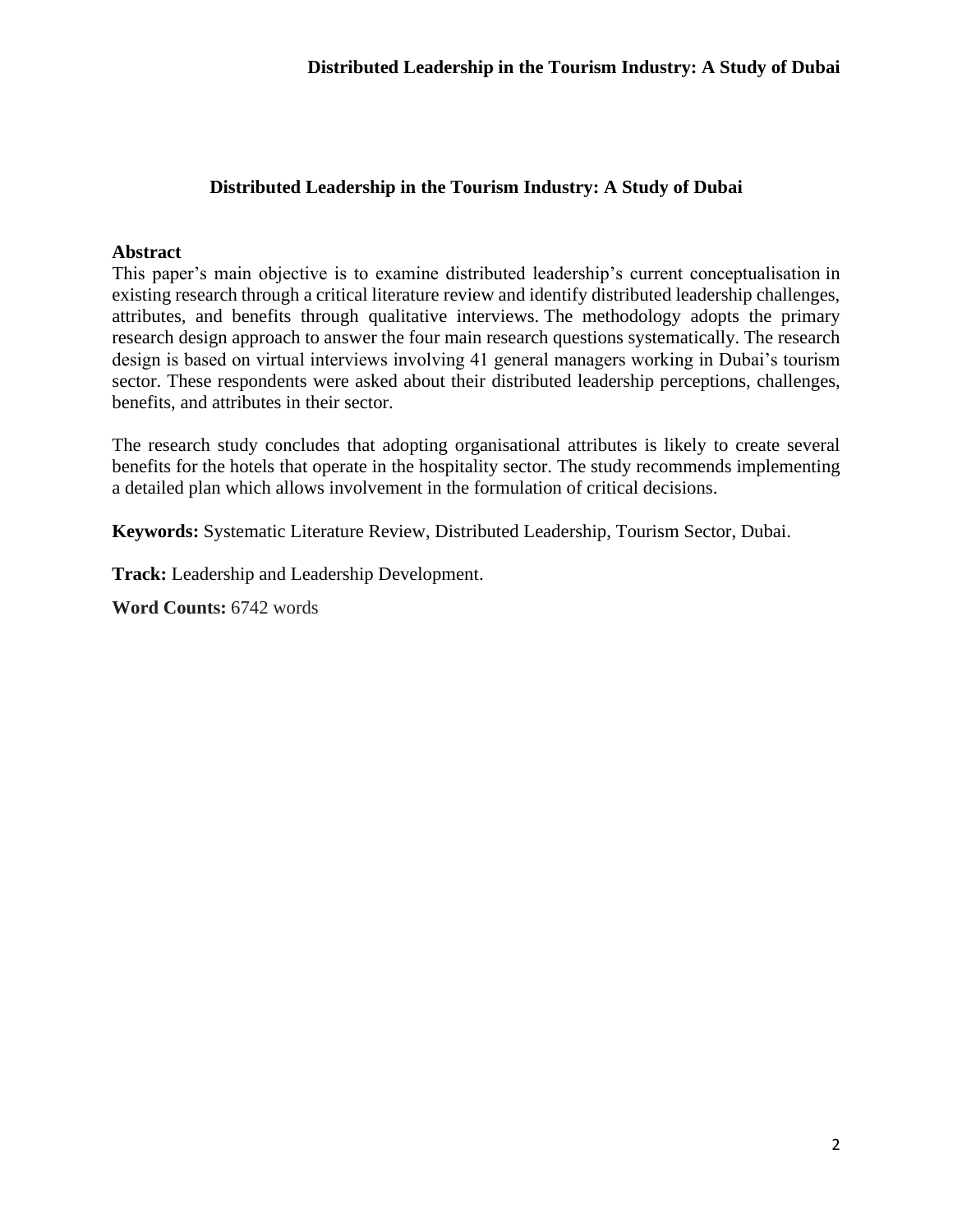# **1. Introduction**

Distributed leadership approach has emerged in the business and tourism literature from the educational sector, where it is extensively applied (Bolden, 2011). Still, distributed leadership is considered relatively unfamiliar as an organisational management architecture. This architecture's premise is sharing leadership responsibilities and accountability among individuals with a shared profile of competencies and attributes to avoid the individuality idea (Harrison, 2018). Following Badaracco (2001), distributed leadership approach responded to the drawback of traditional and transformational leadership models, mainly focusing on the leader's behavioural attributes as an "individual". However, distributed leadership focus on a systemic perspective of leadership (Badaracco, 2001), which, in turn, creates a social process that entails delegation, democracy and group interaction rather than the decisions' centralisation (Lumby, 2013).

Across the literature, distributed leadership is also known as "shared leadership", "participatory leadership", "democratic leadership", "delegated leadership", and "team leadership approach" (Duif et al., 2013). The common theme across all these terms concentrates on sharing the leadership responsibilities and accountability as a decentralised leadership methodology (Harris et al., 2007). Accordingly, distributed leadership is seen as a social and situational determinant of organisational effectiveness and stakeholder's engagement (Hristov & Zehrer, 2017).

The efficacy of distributed leadership is determined by three main bases (Bolden, 2011). First, the group's empowerment to enhance leadership effectiveness (Edwards, 2011). Second, the involvement in complicated organisational settings instead of centralised governance (Spillane, 2005). Last, the sharing and the delegation for learning and developing future implementers of distributed leadership (Bolden, 2011).

According to Harris (2008), distributed leadership has been deeply compared to classical individual-centred leadership approaches. However, the distributed approach emphasises empowerment, cooperation, and participation (Brownell, 2010). Besides, the synergistic efficacy, trust, team effectiveness, and organisational learning process of the decentralised decision-making are other organisational variables compared against the traditional leadership approaches (Carter & Dechurch, 2012; Cleveland-Innes, 2014).

In the tourism sector and Destination Management Organisations (DMOs), distributed leadership is a contemporary paradigm that has gained due consideration (Hristov & Zehrer, 2017). This growing interest is led by the role of this style in addressing sector challenges. In detail, decentralised decision-making and team-oriented leadership reduce the uncertainty in managing the networked hospitality environment (Fu, Ye & Xu, 2020). Moreover, the improvements in the tourism sector's internal organisational environment improved reconfiguring with external changes (Wu & Chen, 2018). Last, distributed leadership's adoption has reduced the financial challenges commonly faced by DMOs (Hristov & Zehrer, 2017).

This study's main motive is guided by the need to address the literature gap in the effectiveness of distributed leadership and the implication of this empirical investigation in the tourism sector in Dubai City, the economic capital of the United Arab Emirates.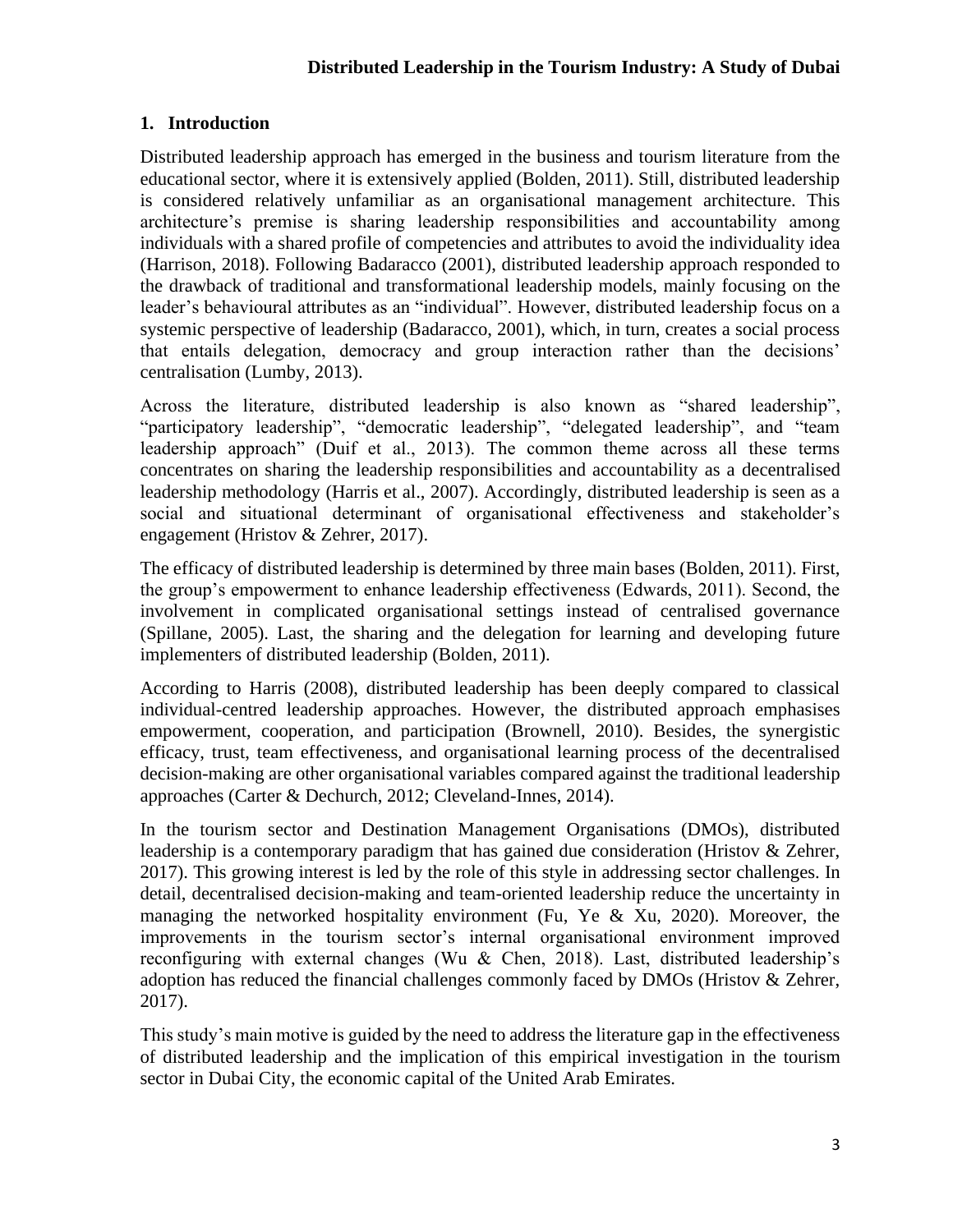Distributed leadership has resulted in many research publications. However, prior research shed light on the empirical investigation in the education sector (Gronn, 2000; Hairon & Goh, 2015). Few other studies focus on the delegated/shared leadership architecture in the business management settings (e.g., Harris, 2013). Therefore, this study addresses this gap and extends the empirical and theoretical contribution of Hristov and Zehrer (2017), who recommends studying the impact of distributed leadership and the challenges empirically on the tourism sector in emerging and developing markets.

This paper examines the challenges associated with the distributed leadership approach in Dubai's tourism sector regarding the challenges, benefits, and attributes. Thus, this research aims to investigate distributed leadership in Dubai's tourism sector and identify the challenges, attributes, and benefits of distributed leadership.

# **2. Theoretical Background**

#### *The Leadership Concept*

According to Harrison (2018), leadership is influence. Leaders should influence their followers to achieve set goals. Opata et al. (2017) suggest that leadership can challenge the organisation's existing culture; therefore, it can be opined to stand out of the existing culture and start an evolutionary process. Therefore, leadership can be regarded as a mechanism that can help employees achieve higher performance and provide services to lead the team towards common ground.

#### *Team Leadership*

According to Ojokuku et al. (2012), this leadership style is mainly concerned with team effort regarding how and where the team can accomplish specific goals and objectives. Eisenbeiß and Brodbeck (2014) also professed that the leader's vision provides and inspires a strong sense of direction and purpose in the team leadership style. Therefore, this leadership style has been more associated with a leader's participation in the given task to ensure credible delivery results.

Hobson et al. (2010) opined that team leadership is regarded as prudence and commitment with all team members. However, Ziek and Smulowitz (2014) stated that the major limitation in team leadership style is the notion of whether it would succeed or not; the main reason has been the leadership qualities required, for instance, trust, integrity and a will to work hand-in-hand with fellow employees. Therefore, it might also imply that team leadership has been based on the leader's participation, where the good qualities are required to lead the team and achieve task goals.

#### **Systematic Literature Review (SLR)**

The current study applied the SLR according to the argument of Harrison et al. (2016), who consider it an acknowledged approach to developing a reliable knowledge baseline and evidencebased strategy. Tranfield et al. (2003) support this as the SLR content is a strategic approach of identifying keywords to frame the study's scope. Further, it draws insights from both published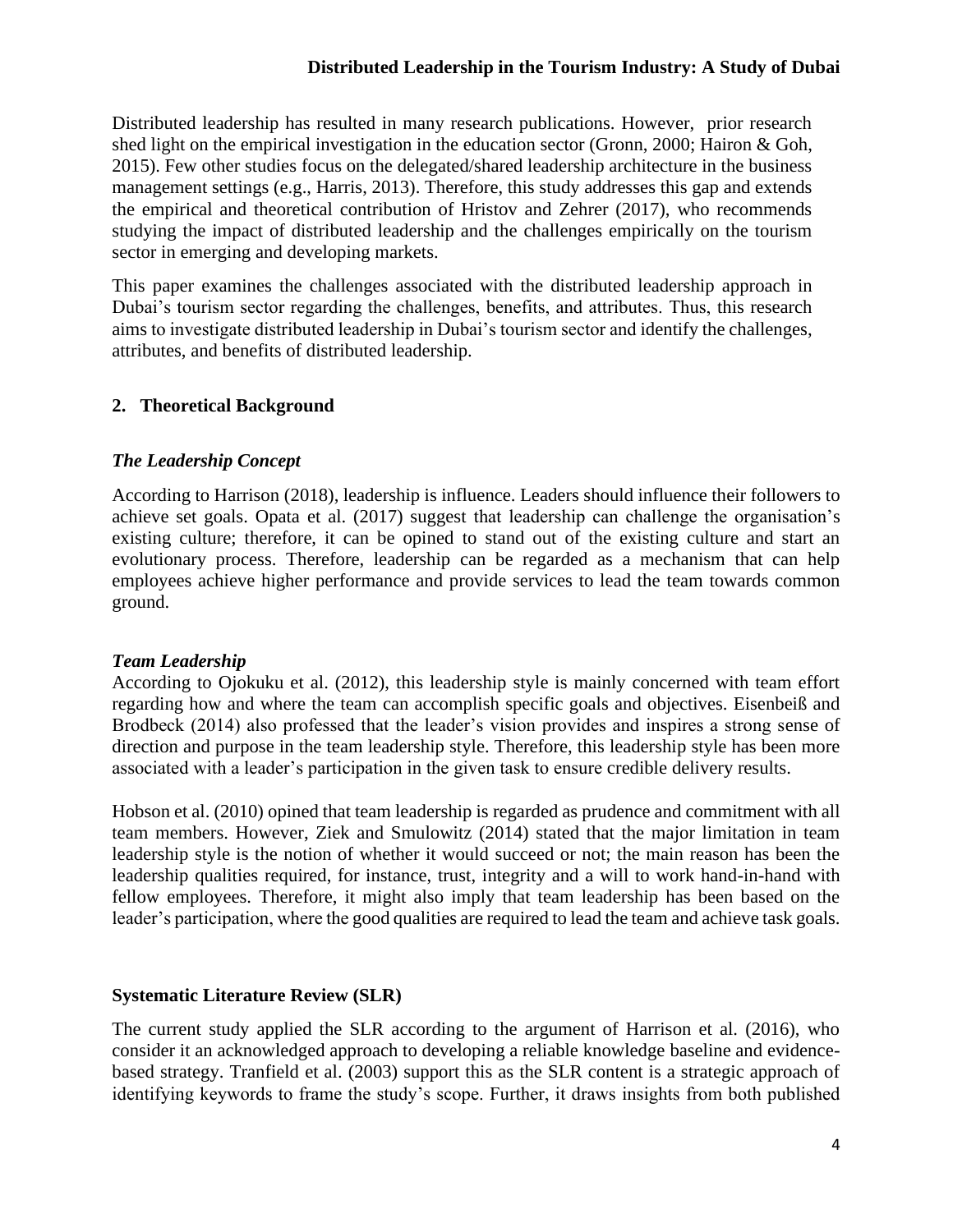and unpublished sources to develop a comprehensive understanding of the variables. The first stage of an SLR is engaging in extensive discussions and consultations with Subject Matter Experts in leadership to baseline the review appropriately. The significance of this stage is to frame out the knowledge and concepts of distributed leadership. Subsequently, the first stage's outcomes are identifying the included studies' entry criteria in the SLR. Conducting the review focuses on the definitions, challenges, attributes and benefits of the distributed leadership.

After concluding the second stage of the SLR process by  $15<sup>th</sup>$  December 2018, a review of how the key sources contributed to the literature review in the context of distributed leadership was conducted. In total, 560 articles were retrieved, 43 of the duplicate articles were excluded. Also, the other 100 articles were excluded as they are generalised the ideologies of distributed leadership. Out of the remaining 385 relevant articles, 104 papers were excluded for not informing any review question. The remaining 281 articles were assessed for eligibility based on their abstracts. More than 100 were also excluded for lack of unclear abstracts. Thus, the rest of the 181 articles were more examined for eligibility by references and citations. Twenty papers were excluded for missing proper citations and a further 30 for missing the reference page, thereby obtaining 131 articles. The 131 articles were assessed for eligibility by full-text information, in which 26 articles were excluded for lacking full-text information obtaining 105 articles. On 20<sup>th</sup> January 2021, the researcher conducted a more recent SLR, an additional 23 articles were retrieved, and only 6 of them added to the SLR.

In terms of the publication time frame, the reviewed studies were categorised into five groups. Namely, the publications between 1995 and 1999 were three papers, the publications between 2000 and 2004 were nine papers, the publications between 2005 and 2009 were 23 papers, the publications between 2010 and 2014 were 44 papers. The publications between 2015 and 2019 are 26 papers. The publications of 2020 and 2021 were six papers. Regardless of the rich publications on this topic, it was only at the turn of the millennium that distributed leadership concept was widely researched

# *Results*

Across the reviewed literature, 29 discussed distributed leadership definition*,* which answers the first question (what is distributed leadership?). The term "distributed leadership" has appeared interchangeably with terms such as "shared leadership", "team leadership", "participative leadership", and "democratic leadership" by some researchers (e.g., Duif et al., 2013; Harris et al., 2007; Jones, 2014; Harrison, 2018). This stage helps to consider distributed leadership from a normative perspective that significantly promotes the leadership processes' usefulness and involvement (Lumby, 2013; Budgen and Brereton, 2006; Cope et al., 2011). Gunter et al. (2015) formulates an explicitly descriptive approach of distributed leadership and considers it an analytical framework that articulates the way leaders have been distributed in the firms. According to Spillane (2005), distributed leadership appears in social and situational contexts, language, physical environment, and organisational systems. This situated nature of leadership is seen as constitutive of leadership practice and hence demands identification of leadership acts in improved ways (Edwards, 2011; Göksoy, 2015; Supovitz and Tognatta, 2013).

Brownell (2010) suggested three main factors must be considered: organisational boundaries and context, power and influence, and ethics and diversity despite variation in distributed leadership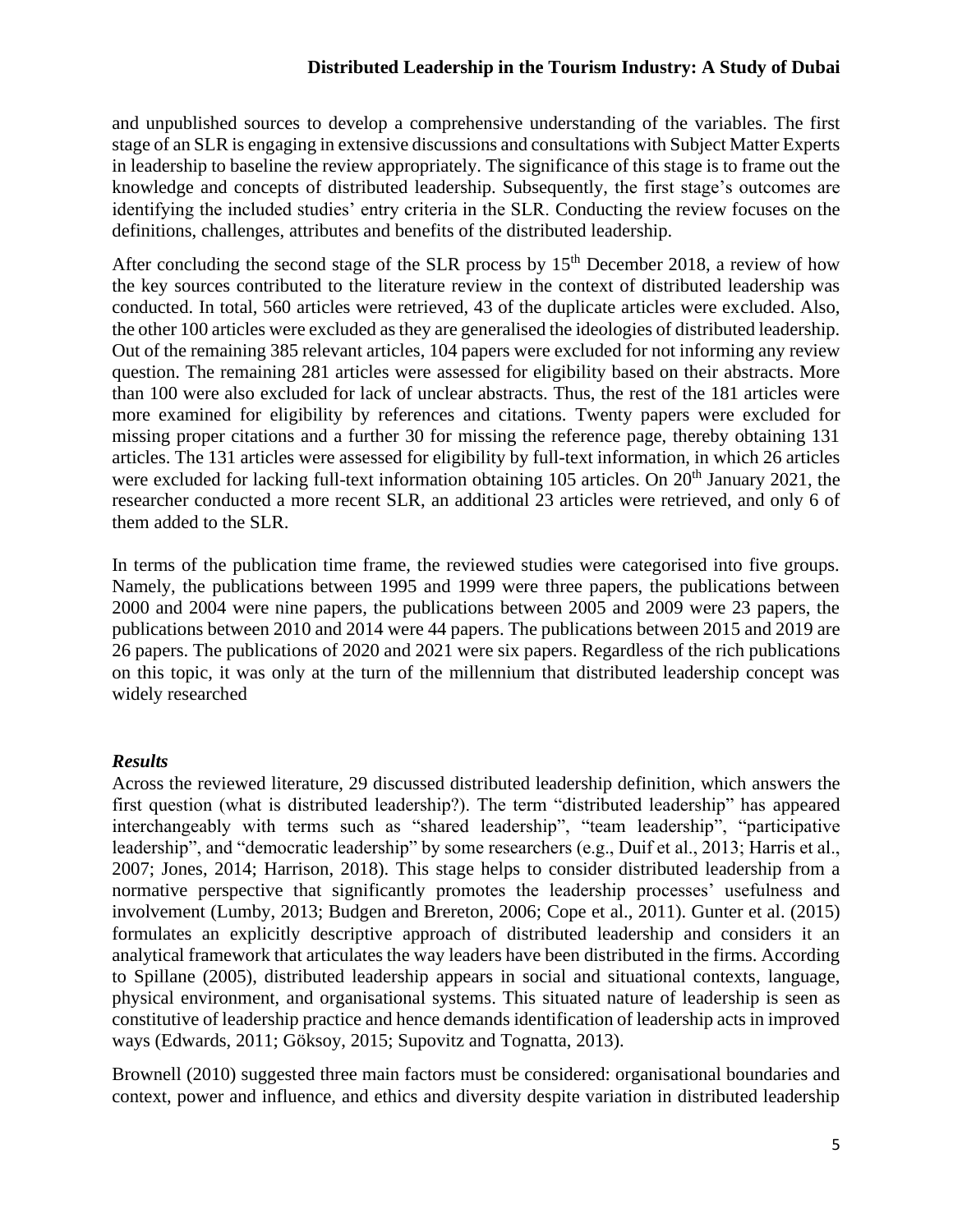definition. It includes an assumption that leadership is a prominent aspect of a group or network of individuals interacting, requiring openness in leadership boundaries and the various leaders. Thus, distributed leadership is a constructive process that is collective and collaborated in such a way to share beliefs, knowledge, new understanding, and ideas (Angelle, 2010; Beirne, 2017; Harris, 2013; Jain, 2016; Hairon and Goh, 2015; Fitzsimons et al., 2011; Mascall et al., 2008).

### *Challenges of Distributed Leadership identified across the literature*

After completing the SLR process, only 29 papers highlighted the challenges of implementing distributed leadership. Another focused review was conducted to dig deep into the challenges of distributed leadership to identify gaps. The challenges identified are discussed in this section. For the cultural challenges, the implementation of distributed leadership passed through many challenges. According to Grenda (2011), an example of these challenges includes the limited safe environment practice, the lack of experts in the field, and the lack of accurate communication when addressing people's groups. Benson and Blackman (2011) focused on cultural challenges, cultural differences, and varying working environments (Ocker et al., 2011). In their turn, Van Meter et al. (2016) investigated distributed leadership. They identified leadership administrative challenges associated with the absence of clarity and lack of specification in domain and construction of knowledge. The decision-making challenges were discussed by Supovitz and Tognatta (2015). One of the significant challenges in distributed leadership is inclusive decision making. Tahir et al. (2016) propose that teachers lack confidence in decision-making. Leaders must apply critical knowledge to understand the importance of decision-making to solve different organisation issues. Other organisational parameters require leaders to work in collaboration with different people to promote decision-making for firm growth. However, it has been proved that most leaders ignore their subjects when it comes to making vital decisions and, in the process, attract employee resistance (Wood, 2005; Pechlaner et al., 2014; Nezakati et al., 2015; Oborn et al., 2013).

As Kilicoglu (2018) states, the hierarchical structure was a challenge where there is distributed leadership. The authoritarian leader clarifies what will be done when it will be done and how it will be done. Supovitz and Tognatta (2015) added that different organisational structure and hierarchy factors affect the organisation's decision-making. It is argued that hierarchical structures often trigger differences in a competency working environment. Mehra et al. (2014) state that distributed leadership needs to have a strong network of leaders to address particular challenges to enhance organisational growth, but the hierarchical structure of management hinders the overall outcome.

Distributed leadership capitalises on interactions between the organisation's employees in ensuring the realisation of the institution's aspirations. Under distributed leadership, the interactions between leaders and followers are crucial in facilitating the needed change by helping their superiors identify and implement the necessary strategies for realising the goal. Spillane (2005) recognises the interdependent relationship existing between distributed leadership and interactions within the organisation. This interaction can be between top leaders within the workplace or between leaders and the institution's employees.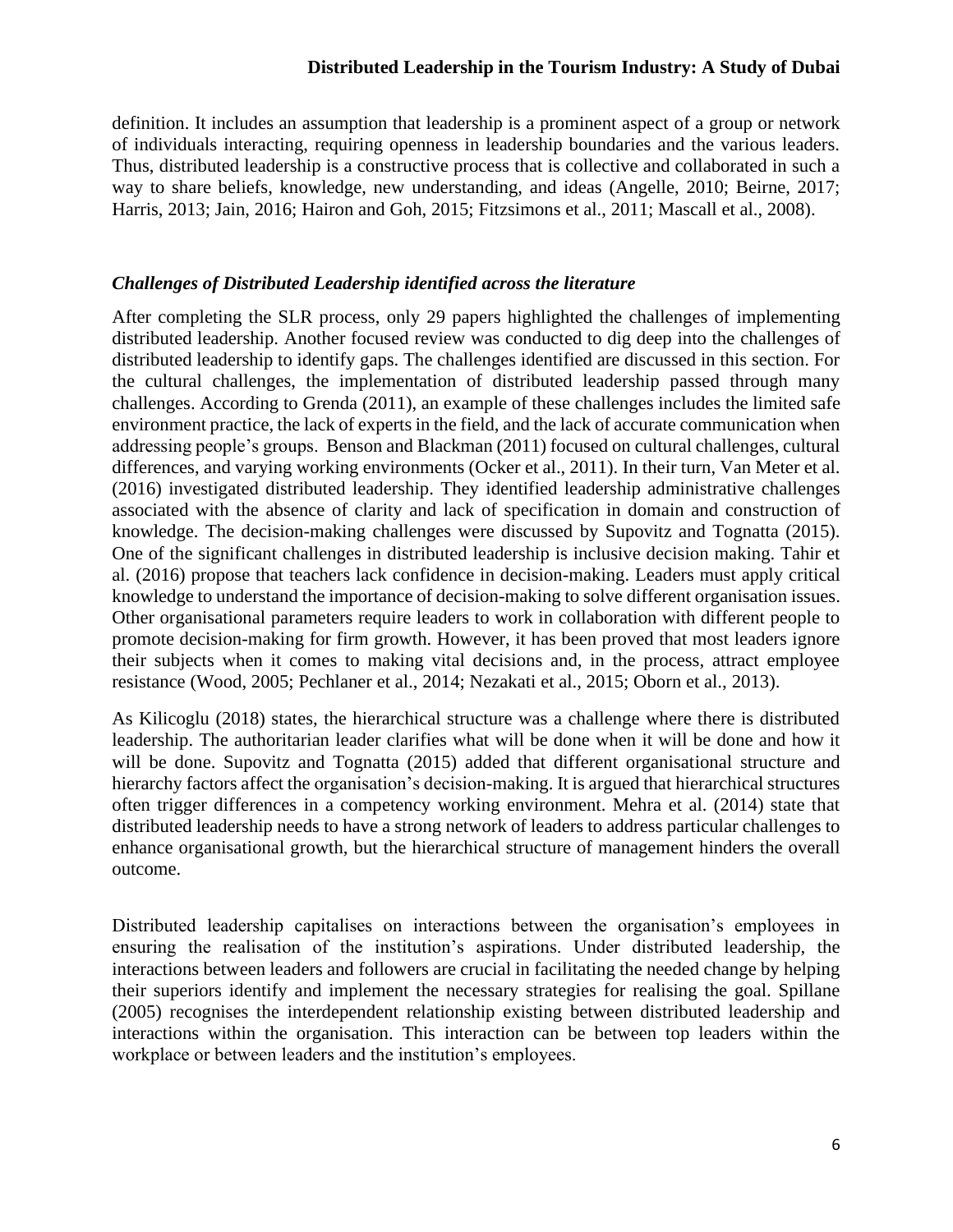Delegated leadership drives the leader into identifying the most suitable candidate for the job to ensure the task is effectively completed beyond the expectation of the superior. However, delegating tasks does not necessarily reduce the involvement of the leader. Leithwood et al. (2007) conclude that leadership distribution to other employees is less likely to mitigate formal leaders' participation.

# **3. Methodology**

# *Research Design*

Data collected in the research process becomes useful if analysed appropriately to inform the research questions and address the objectives. The data collected through qualitative research needs to be organised and adequately interpreted to determine its exact findings. Notably, Marshall and Rossman (2014) have argued that no single qualitative data analysis approach is deemed suitable or practical. In this light, the nature and amount of the data collected shape how the analysis is conducted (Creswell, 2003). Although researchers propose different approaches, standard procedures are employed in the qualitative analysis to determine the objectives and answer the research questions.

# *Research Approach*

These approaches are centred on identifying the patterns and themes that emerge from the data. The research incorporates a large body of knowledge and information that emerges from different participants' responses. This requires inductive reasoning, sorting, and categorisation based on key themes. From this perspective, the study employs a thematic analysis to establish the insights that emerge in the investigation. According to Vaismoradi et al. (2016), the thematic analysis entails extracting meaningful information to specific themes emerging in the research. The analysis in this study will be achieved by adopting Creswell's data analysis spiral method (2003).

# *Sample*

This research involved 41 general managers from the tourism sector in Dubai. Furthermore, the study focuses on leadership, which means that appropriate data is based on the interpretive point of view. However, the topic can be covered at all organisational levels, but this study focuses on general managers. The target population for this study is the general managers who work in the tourism sector. Semi-structured interviews were conducted with the managers, and the transcripts were analysed thematically based on the research objectives.

# **4. Results**

# **4.1. Distributed Leadership Challenges**

From the interview transcripts, the general managers indicated that they faced many challenges in implementing distributed leadership to their heads of departments and employees. During the interviews, 38 general managers identified that it is hard to choose managers as leaders since many reject the opportunity to take up leadership positions and mentioned that not everyone could lead.

# For instance, respondent GM3 said:

*"It is hard to choose one of the managers to be in a leadership position as some of them resist and reject to accept their turn to be a leader" (GM3)*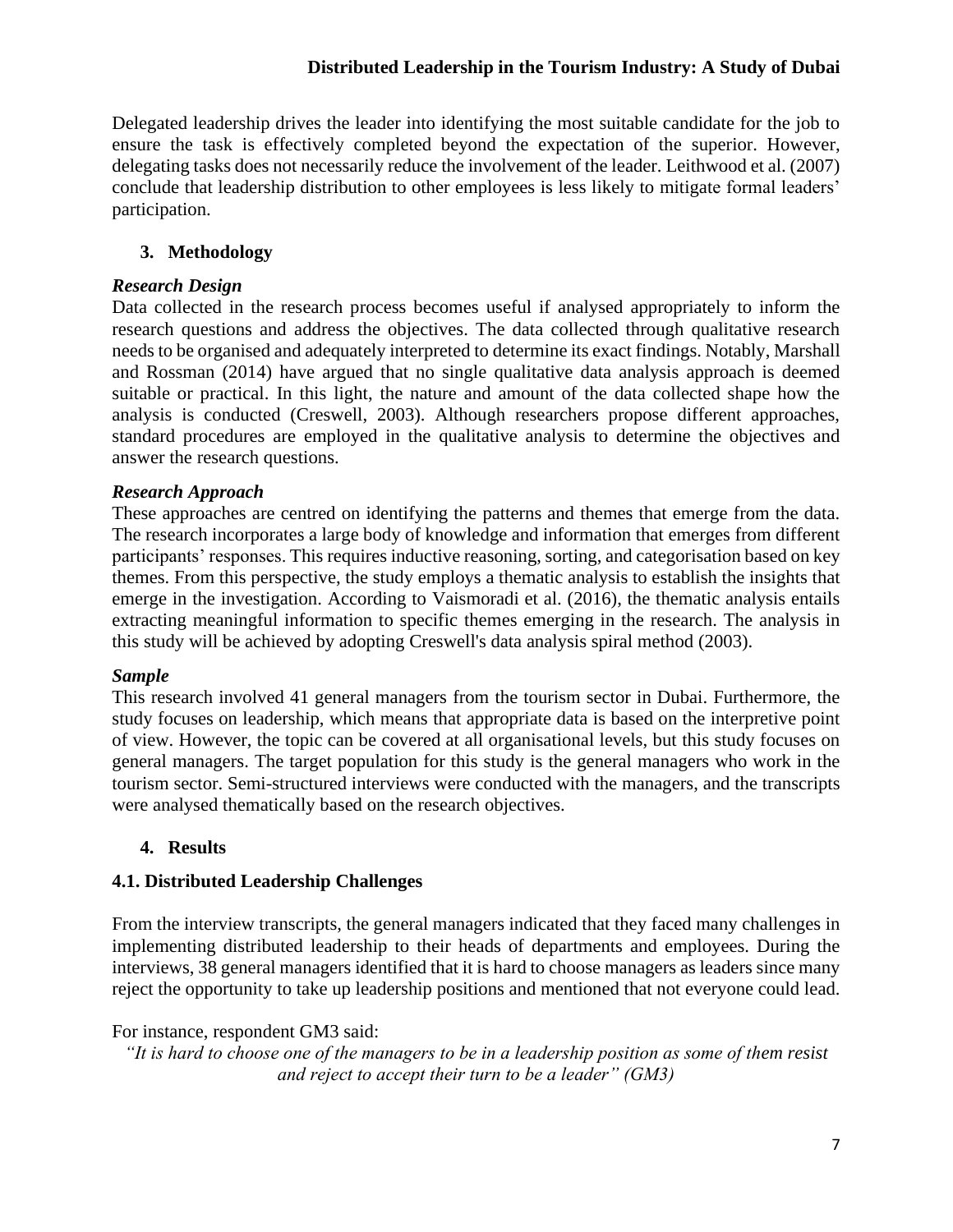Hotel general managers admitted that some heads of departments and staff are enthusiastic about being part of the hotel leadership circle. Still, they mentioned that some general managers rejected such leadership roles.

#### GM30 notes that:

#### *"All heads of departments and staff are well trained to have a good knowledge of distributed leadership and have a chance to be a leader. however, still, some of them refuse to be a leader." (GM30)*

Regardless of the general manager's efforts to increase staff obligations, there remains doubt from the managers regarding the staff acceptance of a leadership role. The Head of the department and the team know the duties and responsibilities required to accomplish leadership tasks. That is why the participants notice the rejection of leadership roles. GM26 mentioned how he used his authority to ensure the staff accepted a leadership position when they rejected that position.

#### Respondent GM26 particularly said:

"Some of the staff prefers to be followers, and they do not accept to take any responsibilities and are afraid to make decisions and solve problems. In this case, I instruct them to accept and follow their leadership roles" (GM26)

More workload leads to resistance from the staff members to accept leadership roles. They prefer to stay in their current positions without holding new responsibilities. They also like to stay as followers. Many department heads and staff members try their best to avoid accepting leadership roles as they are scared of the conflicts among their friends and their abilities to lead.

The resistance to change is one of the critical challenges as it leads the employees to reject their leaders, which is an early blocker to attain distributed leadership implementation. Managing the relationship between the staff and the appointed leaders are challenging, as highlighted by one of the respondents. Interviewee GM8 alleged to be facing many challenges in the hotel linked to staffnewly appointed leaders' relations and recommended superior personal attributes for success since newly appointed leaders require staff acceptance. This is due to a lack of personal attributes and emotional intelligence. Hence, lack of collaboration and poor performance from the staff side are the major issues that further deteriorate distributed leadership practice. These include staff leader's relations and employee productivity.

#### Respondent GM6 reported:

*"…The followers should follow the instructions and respect the appointed staff leaders; I know most of the staff they are friends, so that is why most of the followers do not listen to the appointed leaders." (GM6)*

GMs noticed that there are conflicts between the appointed leaders and the staff in the hotels. It also hampers the hotels' leadership roles, where the issue of internal conflicts of interest arises. Respondent GM14 reported that they face many challenges in implementing distributed leadership in the hotel, like team members in the hotels fail to collaborate with their appointed staff leaders and follow their instructions.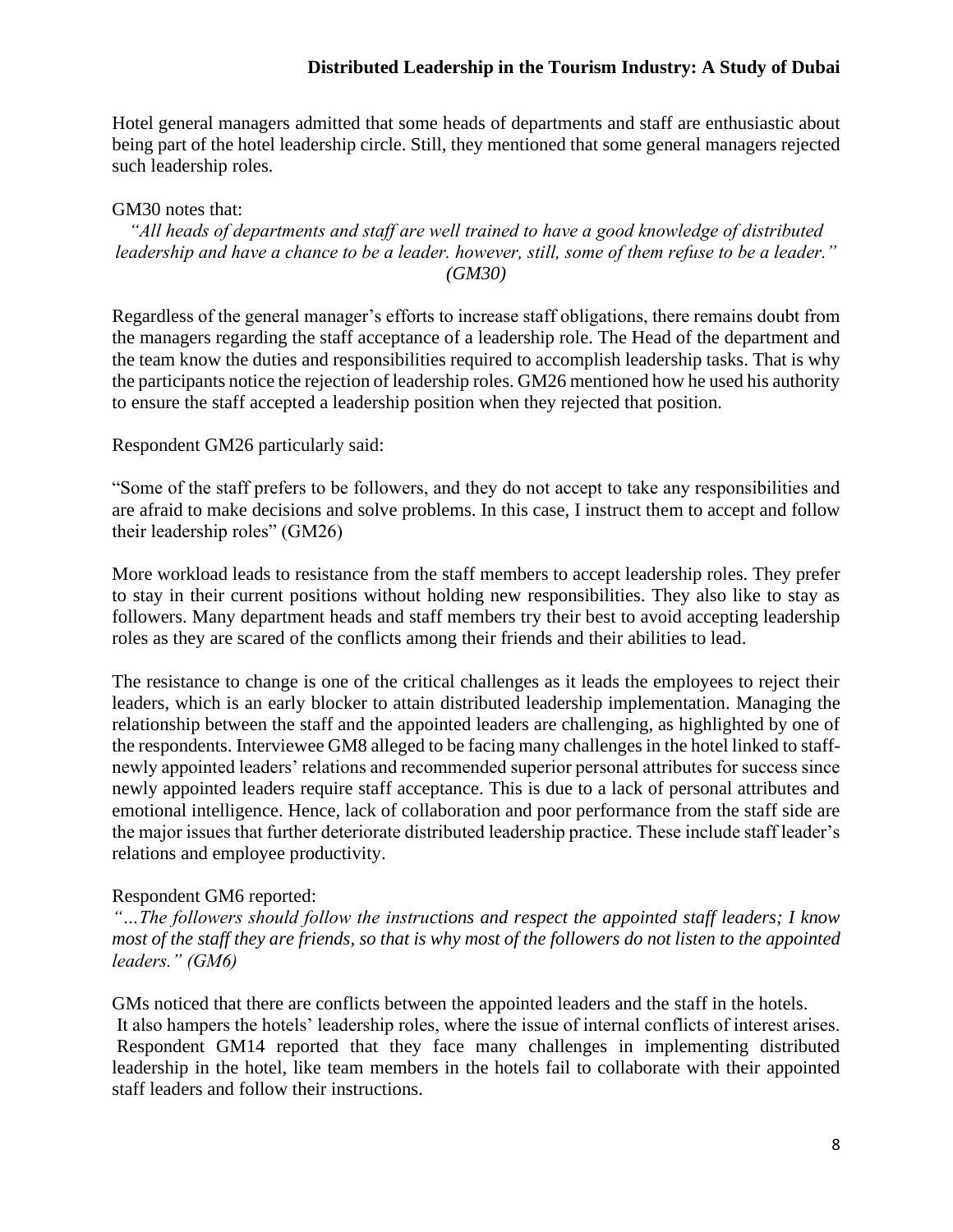Many staff members complained that they do not trust themselves to instruct, lead their colleagues, and make decisions. As a result, the participants noticed that many of the staff prefer to stay as followers, and they are satisfied to be in their positions and not in leadership roles.

GM8 mentioned that he is facing many challenges in implementing distributed leadership in the hotel linked to staff. He recommended superior training for success as many department heads and staff fail to deal with situations based on personal attributes.

GM38 mentioned that he struggles with the appointed leaders as they always get back to him and ask for advice and solutions.

### GM38 stated:

*"I am struggling with some of the staff which were appointed as leaders; they are looking for advice for every task." (GM38).*

Also, GM20 mentioned how he expects to receive many emails from his/her appointed leaders on every occasion or almost every day and usually takes a long time to reply.:

*"… on any occasion or almost every day, I have received many emails from the leaders asking me for formal approval for their own decisions and reply to them, so that's wasting my time." (GM20).*

### **4.2. Attributes of distributed leadership**

The section presents results linked to the attributes of distributed leadership in the tourism sector. The attributes are grouped into categories: Collaboration/ Planful alignment, Spontaneous collaboration/Spontaneous alignment, Institutionalised practice, Intuitive working relations, Cycles of activity, Autonomy, Spontaneous misalignment/ Anarchic misalignment, Coordinated distribution, and Acceptance of change.

#### *Planful alignment*

One of the attributes of distributed leadership is collaboration. This entails combining two or more individuals for a common purpose, allowing ideas to flow across the organisation, creating a consensus (Latta, 2019). Respondents alluded to their satisfaction with the working environment, where there were collaboration and teamwork. Respondent GM1 stated that:

*"The collaboration in distributed leadership roles is powerful because it naturally creates transparency in my hotel."GM1*

It is evident that collaboration and working together create a suitable work environment highly regarded in the tourism sector. This is probably due to the business's nature, where the whole team comes together to achieve distributed leadership roles.

Respondent GM35 simply expressed it thus:

*"I like the collaboration between all departments with the nominated leaders, which leads to creating the best plans to accomplish tasks."GM35.*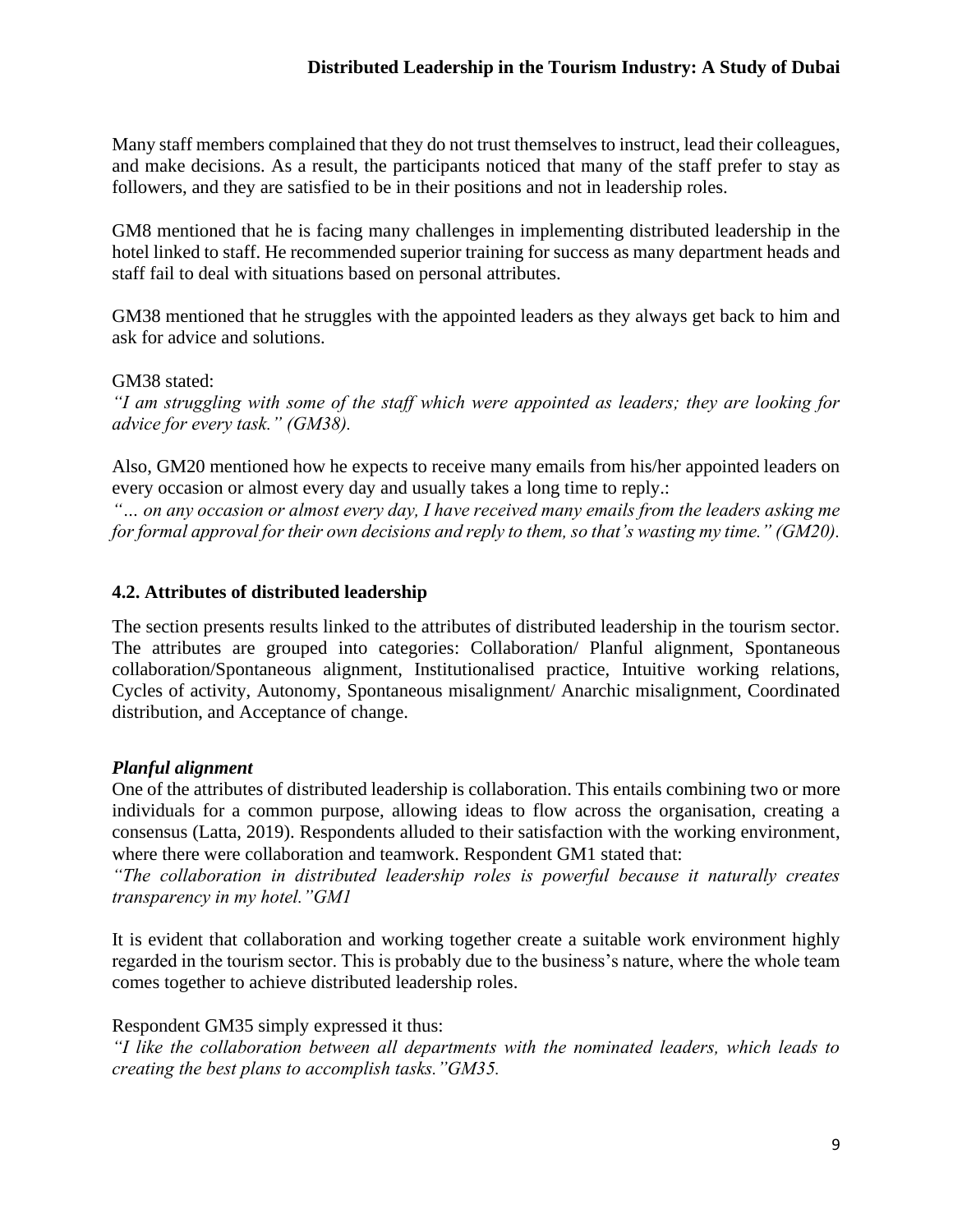# *Spontaneous alignment*

The tourism sector has unpredictable situations, given that the staff are different and multinational. This attribute of combining efforts unexpectedly but leads to positive results is vital for distributed leadership. Though this finding was not explicit, several respondents alluded to it, indicating a helpful pillar in the tourism sector. There were several references to "quick decisions" by several respondents suggesting spontaneity.

# GM18 notes that:

*"When I distribute the leadership to appointed leaders in the hotel, that allows them to fix most of the problems which we are facing in a quick time without getting back for my approval."GM18.*

Fifteen respondents claimed that the appointed leaders' spontaneous collaboration solved their stress from unforeseen issues in the tourism sector. Respondent GM2 stressed that most unforeseen problems are resolved by the chosen leaders and increase cooperation in the tourism sector.

# *Intuitive working relations*

This attribute posits that distributed leadership encourages close associations where two or more individuals who develop close working relations with appointed leaders display a shared role, allowing them to depend on one another through mutual trust. Shared responsibility came to the fore in several instances among the respondents, and the findings ranged from shared responsibilities, shared visions and shared values, all resulting in working closely for a stated goal, mainly appointed leaders and staff satisfaction.

# Respondent GM27 notes that:

*"what I love about my work is the collaborative environment. This creates a family environment, and there is a genuine spirit of cooperation and shared goals among nominated leaders and employees all revolving around accomplishing leadership roles" GM27.*

This sentiment was shared by 36 respondents and seemed very critical in the tourism sector. The need for this attribute provides answers to the peculiarities of this sector.

# *Institutionalised practice*

This attribute relates to the impact the organisational hierarchies have on facilitating collaboration between individuals. This attribute is evident in the tourism sector as the structures' nature creates groupings that explicitly deal with specific leadership roles. Thus, distributed leadership in tourism has institutionalised practices that naturally gravitate towards collaboration.

# GM24 mentioned that:

*" implementing distributed leadership means being able to work cohesively as part of a team; and deal with a diverse group of people in potentially adversarial situations using a calm, polite, diplomatic, discreet and effective approach. Having time management personal attributes to meet expectations across multiple departments and roles. being highly responsible, reliable and resilient and being organised, detail-oriented and structured."GM24.*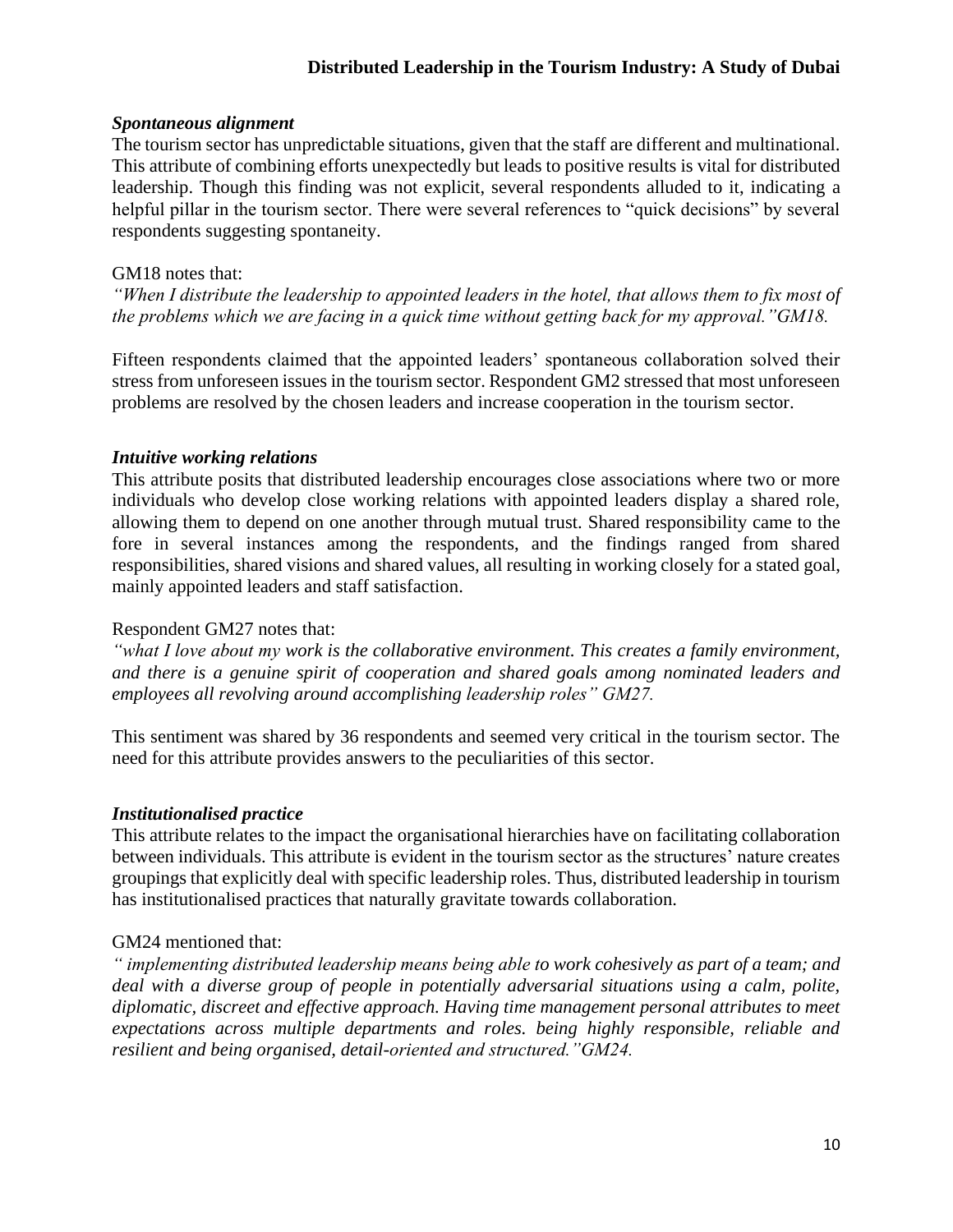27 participants stressed the importance of facilitating collaboration between the staff and appointed leaders due to organisational structures like committees and teams.

### *Coordinated distribution*

Coordinated distribution involves teamwork. Distributed leadership ensures the equitable distribution of working responsibilities, making subordinates reasonable and enhancing internal collaboration. The jobs are distributed where teamwork is encouraged by the leader. The assistants are also motivated to perform as a team and improve cooperation for working efficiently in the tourism sector. Nine of the respondents pointed out the issue of teamwork.

#### Respondent GM25 notes that

*"promoting teamwork to ensure coordinated among distributed leaders and team members."GM25*

### **4.3 Benefits of distributed leadership in the tourism sector**

Distributed leadership approach is suitable for the organisation where the leaders can distribute the responsibility and allocate the job roles among the employees strategically. It has crucial impacts on the tourism sector, where the leaders can lead the team towards achieving future success.

Findings evidenced the benefits of distributed leadership: enhanced decision-making, creativity and innovation, mutual learning environment, equal chances to serve, empowering organisational structure, and combined expertise in the organisations.

#### *Enhanced decision making*

One of the significant benefits of distributed leadership is enhanced decision making. The leaders who delegate is more eligible to make decisions. When there is a sole leader, it will be complicated to accomplish the tasks if they are not available.

Ten of the respondents noted enhanced decision making as a benefit of distributed leadership.

#### Respondent GM16 points out that:

*"It is important to delegate and distribute the authority in the hotel that leads to enhanced and improved decision making, as there is no need for every task getting back to me for approval. That makes the appointed leaders' decision-makers".GM16.*

The efforts towards enhancing the decision making are beneficial to enhance the overall service excellence since they improve from micro-level (i.e., tasks) to macro-level (i.e., achieve the hotel's goals). This further helps to distribute the working pressure and fulfil the job objective successfully.

#### *Creativity and Innovation*

Distributed leadership encourages the staff members' creativity and innovation, which further boosts the subordinates' interest to improve their performance and work effectively. Proper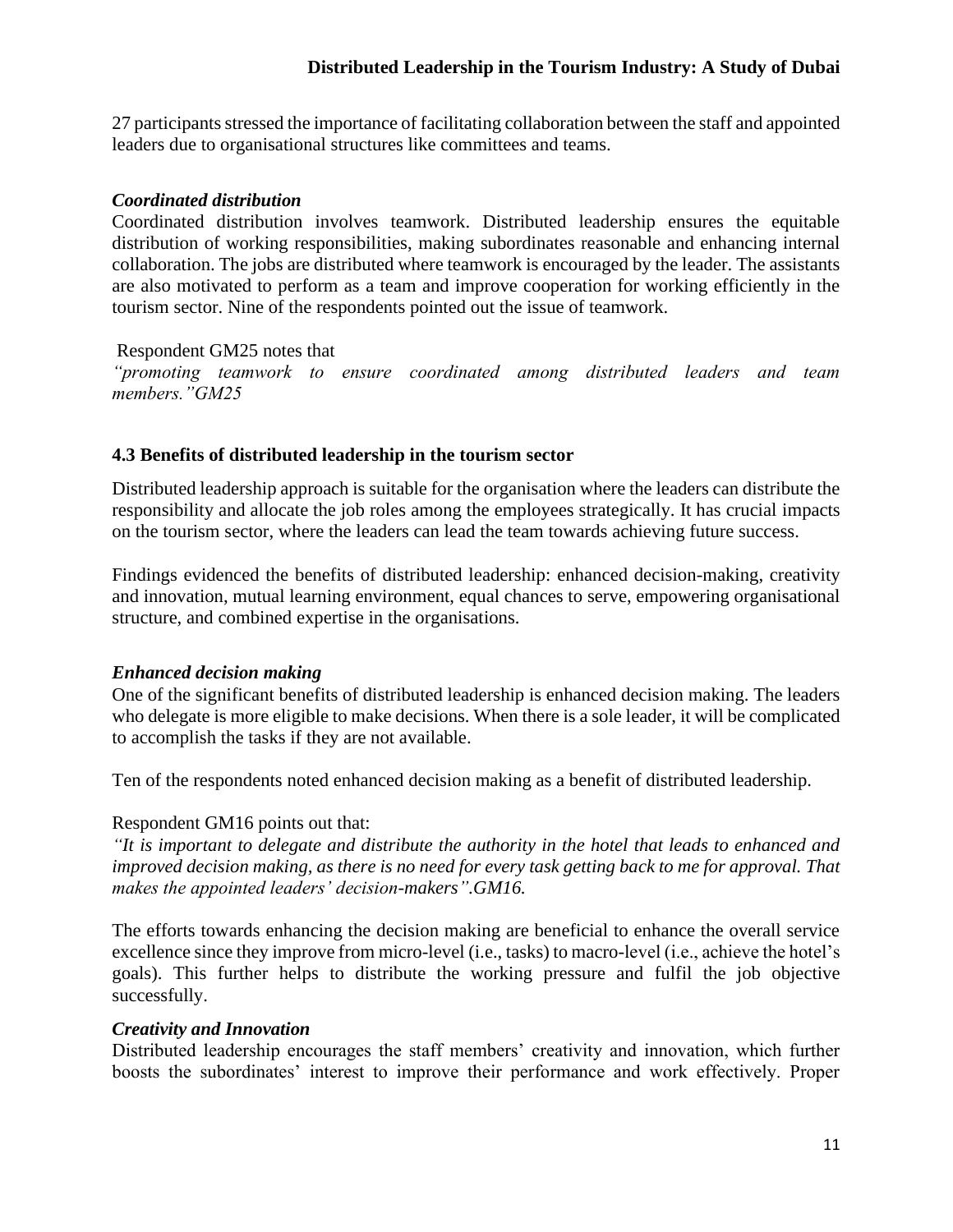empowerment of the management team, good collaboration, and enhanced internal communication also help identify creative solutions to work successfully in the tourism sector.

#### Respondent GM17 notes that:

*"I notice after our weekly meeting and sharing the information with the leaders and the staff the creativity and innovation at the same time. Creative thinking and constant innovation are what makes it beneficial for distributed leadership."GM7.*

Respondent GM13 believed that the hotels' improvement came from collaboration, internal communication, teamwork and sharing information. He illustrated that distributed leadership encourage appointed leaders and staff to become creative.

#### *Mutual learning environment*

Developing mutual learning activities where the appointed leaders successfully arrange training and development programmes encourages group collaboration and communication. The staff members can share their knowledge and personal attributes to work better in the future. Hence, communication and cooperation are benefits of distributed leadership approach and help develop a mutual learning environment where the members can work together and share their capabilities to improve efficiency. Most respondents pointed out one of their pursuits as training. The benefit was noted by GM6 as

*"In my opinion regularly training and meeting with staff and employees to discuss all the problems and try to solve it is a good solution which is suitable for all and increases the job satisfaction" GM6.*

Mutual learning enhanced the trust among the staff and appointed leaders to share their thoughts, opinions, tasks, and strategies. 38 GMs stressed the importance of mutual learning and encouraged all staff and leaders to share ideas and ask questions they don't know.

#### GM41 stated:

*"Every meeting, I encourage the staff and leaders to share new information and ideas among them and allow them to question their ideas and strategies that increase the mutual learning in the hotel". GM41.*

#### *Equal chance to serve*

Distributed leadership encourages transparency and accountability in the organisation. It further boosts the staff's performance in the long run, where the employees become experienced to work in the tourism sector and perform efficiently. Distributed leadership approach calls for equal opportunity for each employee in the tourism company to feel valued and get the proper scope to share their feedback and perspectives. As postulated by respondent GM3:

*"It allows all staff to be a leader from down to the top to create new ideas and implement them."GM3.*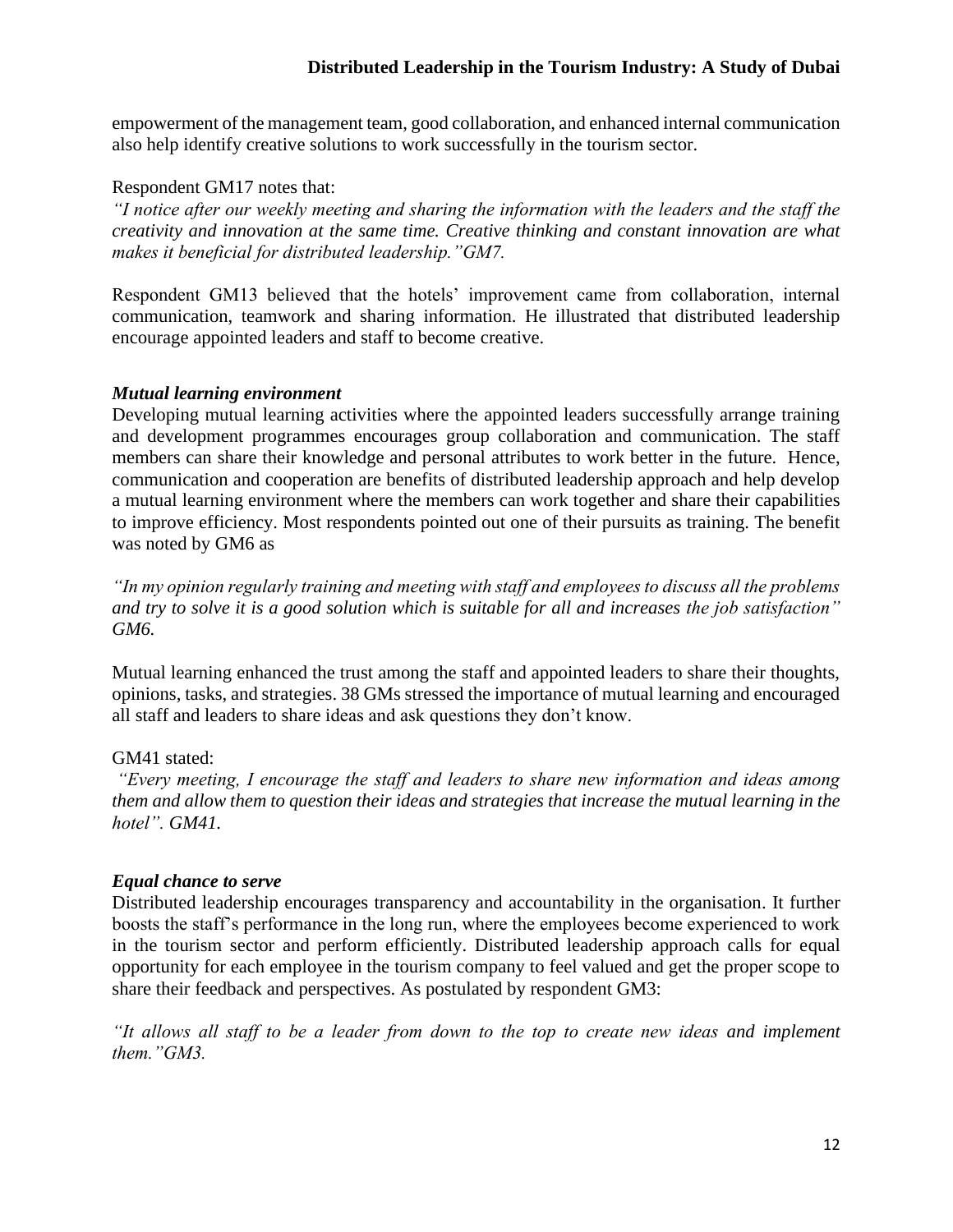GM19 also mentioned that implementing distributed leadership leads to all staff working in an equal environment.

GM19 clearly said:

*"My policy in the hotel allows every employee to be a leader, as I used to appoint my leaders every year, so that leads to the staff to serve equally in the hotel. "GM19.*

### *Empowering organisational structure*

The empowerment of the organisational structure is there in the tourism sector, where distributed leadership develops a vertical structure as per the companies' functions and working activities. The appointed leaders are also valuable for handling the staff members and their subordinates and empowering them for successful cooperative decision-making practice. Both resources and responsibilities are distributed among the subordinates appointed leaders. GM7 noted:

*"We have to offer all the resources for the appointed leaders to handle all the responsibilities, that leads to an improvement in the structure of the hotel" GM7.*

When delegating the appointed leaders, this leads to a reduction in the general managers' burden and improves cooperation for working. Every member in the tourism sector can participate and work collaboratively. As noted by GM4

*"When I distribute the authority and the leadership to the appointed leaders that create the team spirit among the hotel's staff, and that will lead to increase in responsibility and decrease the issues and problems" GM4.*

# *Combined expertise in the organisations*

Under a distributed leadership approach, the leader prefers to engage with the subordinates in managerial tasks, ensuring accountability, instructional monitoring, budget oversights, and addressing issues associated with the subordinates. The nominated leaders in the tourism sector result from this playing a crucial role in developing combined expertise in the workplace. It further maximises the productivity and performance of the staff in the organisations. Twenty respondents noted this as a benefit. This is evidenced by respondent GM22, who states that:

*"Shared experience among the appointed leaders and team members improved our decision making, increase job satisfaction, and generates improved levels of motivation and enthusiasm."GM22*

The appointed leaders in the tourism sector can handle the team members efficiently, where the leaders try to lead the subordinates with proper support and direction. Distributed leadership also encourages the subordinates through sharing their experience and helps them to work efficiently in the workplace to meet the organisational objectives as noted by respondent GM1:

*"sharing experiences among the staff and chosen leaders increase the effectiveness and efficiency and the job satisfaction of my staff, and I am sure it is one of the benefits of the distributed leadership."GM1.*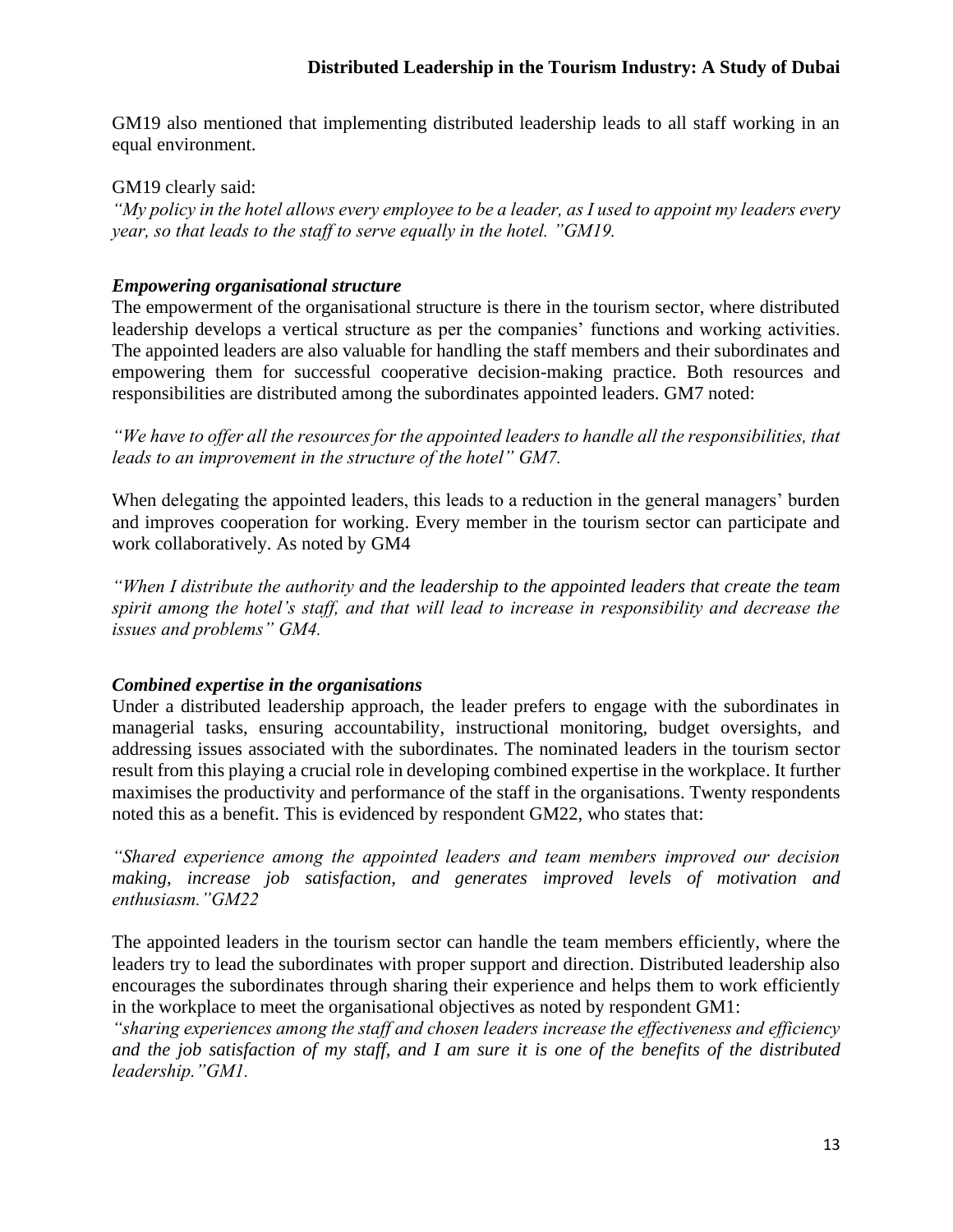## **5. Discussion**

This study's primary purpose is to understand distributed leadership approach better and identify the challenges, attributes, and benefits of this approach in Dubai's tourism sector.

The task assignment and delegation aspect of distributed leadership framework are consistent with the definition by Harrison (2018), who acknowledges that distributed leadership also encompasses a shared leadership approach, which is mainly influenced by the perception of trust among general managers. Secondly, the interview's insight also indicates that 27% of the interviewed general managers supported the view that distributed leadership entails a collaborative process between the employees and managers in sharing leadership roles.

The collaborative leadership definition also concurs with the insight based on Bolden (2011), who defines collaborative leadership as an approach to management in which two or more individuals engage in the same leadership activity. Finally, four (4) general managers who were interviewed also acknowledged that distributed leadership encompasses employee empowerment in the form of participative leadership.

The participative leadership approach, which was conceptualised to occur in the Dubai tourism sector, is also consistent with the insight by Jones (2014), who states that distributed leadership can also be construed as a component of participative and shared leadership involves employee empowerment.

The insight from the thematic analysis of the interviews indicates that 80% of the general managers who participated in the interview acknowledged delegation as one factor that captures the implementation of a distributed leadership approach. According to most general managers, organisations that operate in the Dubai tourism sector mostly assign leadership responsibilities to competent employees to perform such tasks. This view of distributed leadership also closely matches Gronn (2000) insight, who acknowledges that delegation encompasses the assignment of additional leadership and decision-making roles to employees. However, as Hristov and Zehrer (2017) noted, effective delegation of leadership roles requires employees to be confident of their leadership abilities. Besides, delegation's practice is also appropriate in the contextual scenario where managers trust employees to execute additional leadership responsibilities without supervision (McKee et al., 2013).

This view of collaborative leadership distribution is consistent with the empirical insight from the study by Bennet et al. (2003), who also contends that distributed leadership can be construed as an inclusive and collaborative approach to organisational management. The implication is that instead of the unidirectional decision-making and problem-solving aspects associated with traditional leadership approaches such as autocratic leadership, the collaborative distribution requires managers to be willing to embrace lower-level employees' views (Carter & Dechurch, 2012).

The findings also depict that the distributed leadership approach entails the employees' empowerment to participate in critical operational and strategic decisions actively. A considerable number of general managers from the Dubai tourism sector interviewed (6 out of 41 managers) identified the importance of collaborative distribution in promoting employee creativity and initiative.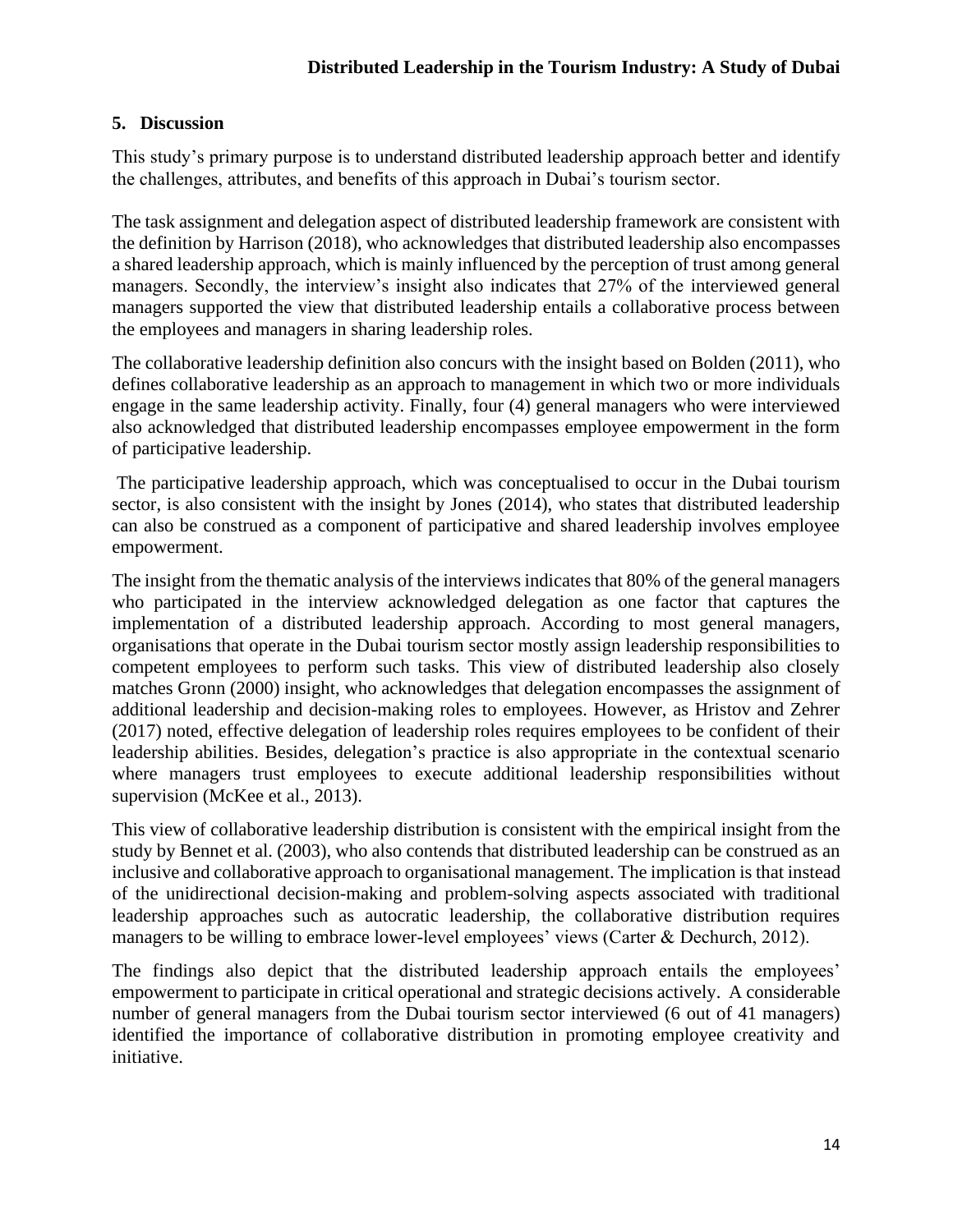Based on the interviews' analysis, the participative leadership approach also facilitates staff empowerment, which is considered necessary in raising employee motivation. Brownell (2010) supports the notion that employees are not only likely to be motivated but equally willing to embrace change through a participative leadership approach. This means that using the participatory leadership style, employees would actively participate in the formulation of new operational and strategic decisions (Bolden, 2011). As a result, such a group of employees are more likely to accept change, which they had participated in its initiation. According to Kotter (2013), resistance to change is associated chiefly with employees who are less involved in formulating critical operational and strategic decisions.

Regarding the challenges, achieving well-coordinated communication between the leaders and employees depends on healthy interactions through interpersonal skills. The communication challenge is a problem mainly among less experienced leaders as identified by the respondents. It implies that organisational leaders adopting distributed leadership must undergo interpersonal skills training to eliminate communication barriers (Grenda & Hackmann, 2014). Furthermore, the staff can be more productive if they are trained to cope with the pace and pressure that occasionally comes with working in the hotel industry.

A significant aspect that was considered to influence resistance to change among employees working across the Dubai tourism sector pertains to the fact that there is a poor collaboration among lower-level employees and new managers. For instance, GM14 observed that a lack of cooperation and support from employees creates a barrier that restricts the effective implementation of a distributed leadership approach. Klar et al. (2016) observe that due to insufficient collaboration, it becomes difficult for the new or existing managers to sell their innovative change ideas to employees who, in turn, resist the effective implementation of the latest transformative initiatives.

The attributes are aligned with Kempster, Higgs and Wuez (2014), distributed leadership has a considerable influence on organisational success than the efforts of a single leader. When management is combined through teamwork, the benefits include significant innovation, clear roles, robust organisational structures, effective communication, and employee leadership development opportunities.

The insight from the synthesis of the interviews with the 41 general managers suggests that distributed leadership approach has a considerable positive effect in improving employee morale. Essentially, Burke et al. (2003) observe that employees are likely to be satisfied when they operate in an organisational setting where the team leadership platforms allow them to ascertain their contribution towards attaining the broad organisational goals.

# **6. Limitations**

Regardless of the numerous benefits, all research methods have limitations (Saunders and Lewis, 2012). The application of SLR in business and management research is faced with different limitations. First, the review's efficacy was limited to the search strings and keywords utilised in searching the databases and the review questions. Also, the effectiveness of the evaluation was limited to the inclusion and exclusion of the literature. Another limitation was related to the absence of interaction and the ability to understand body language.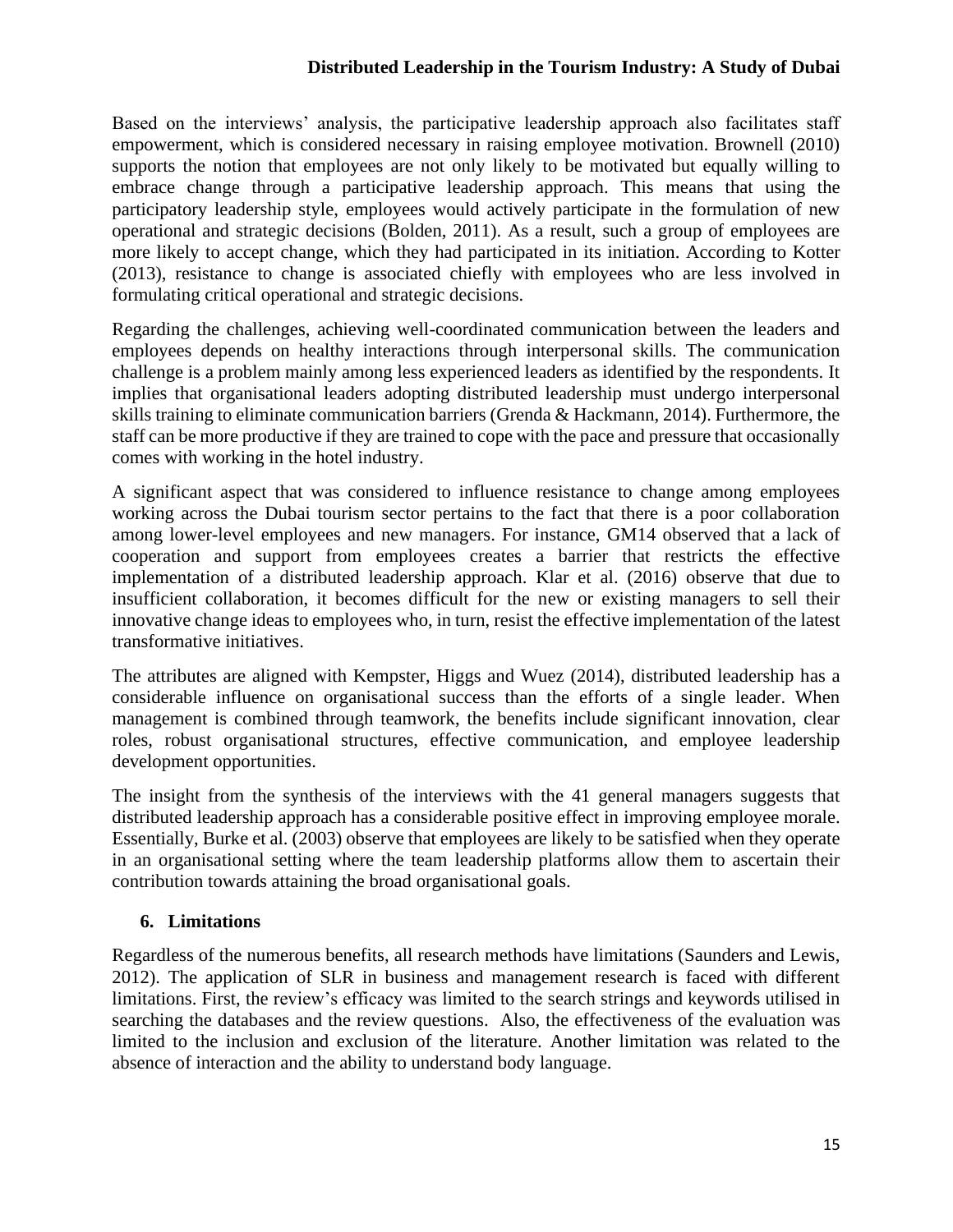COVID 19 was another limitation that restricted the ability of the researchers to conduct physical interviews. However, the virtual interviews conducted provided rich findings and were easily accessible

# **7. Recommendations and Future Research**

Distributed leadership has been found to entail three kinds of leadership approaches, namely, collaborated distribution, collective distribution and coordinated distribution. Future research can provide a more in-depth understanding of distributed leadership based on those approaches. Such research may also be appropriate as a longitudinal study

Future researchers are advised to extend the research to include more empirical studies into other sectors outside the educational context.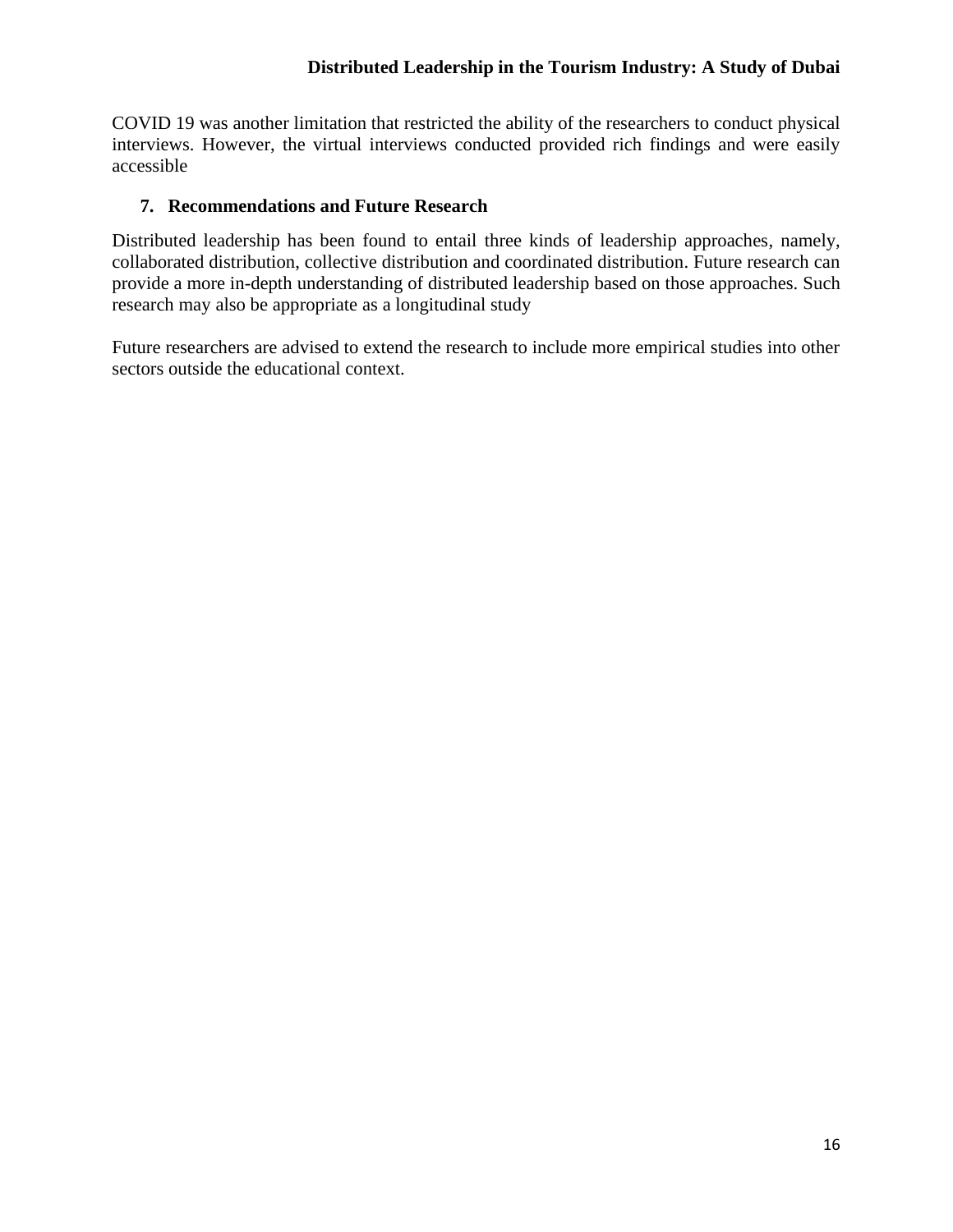#### **References and Further Reading**

- Angelle, P.S., 2010. An organisational perspective of distributed leadership: A portrait of a middle school. *RMLE online*, *33*(5), pp.1-16.
- Beirne, M., 2017. The reforming appeal of distributed leadership. *British Journal of Healthcare Management*, 23(6), pp.262-270.
- Benson, A.M. and Blackman, D., 2011. To distribute leadership or not? A lesson from the islands. *Tourism Management*, *32*(5), pp.1141-1149.
- Boell, S.K. and Cecez-Kecmanovic, D., 2015. On being 'systematic in literature reviews. In *Formulating Research Methods for Information Systems* (pp. 48-78). Palgrave Macmillan, London.
- Bolden, R., 2011. Distributed Leadership in Organisations: A Review of Theory and Research. *International Journal of Management Reviews*, Volume 13, pp. 251-269.
- Brownell, J., 2010. Leadership in the service of hospitality. *Cornell Hospitality Quarterly,* 51(3), pp. 363-378.
- Budgen, D. and Brereton, P., 2006, May. Performing systematic literature reviews in software engineering. In *Proceedings of the 28th international conference on Software engineering* (pp. 1051-1052). *ACM Journal*.
- Carter, D. & Dechurch, L., 2012. Networks: The Way Forward for Collectivistic Leadership Research. *Industrial and Organisational Psychology,* 4(412-415), p. 5.
- Cleveland-Innes, M. (2014). Distributed leadership for distributed learning. *International Review of Research in Open and Distance Learning*.
- Cope, J., Kempster, S. and Parry, K., 2011. Exploring distributed leadership in the small business context. *International Journal of Management Reviews*, 13(3), pp.270-285.
- Creswell, J. W., 2003. Research Design; Qualitative. Quantitative and Mixed Methods Approaches. In *The New Zealand dental journal*, 86(5), pp.1–26).
- Duif, T., Harrison, C., Van Dartel, N. and Sinyolo, D., 2013. Distributed leadership in practice: A descriptive analysis of distributed leadership in European schools. *School leadership as a driving force for equity and learning. Comparative Perspective. EPNoSL Project, Del*, *4*.
- Edwards, G., 2011. Concepts of Community: A Framework for Contextualizing Distributed Leadership. *International Journal of Management Review*, 13(3), p. 301–312.
- Eisenbeiß, S. A., & Brodbeck, F. (2014). Ethical and unethical leadership: A cross-cultural and cross-sectoral analysis. *Journal of Business Ethics*, *122*(2), 343-359.
- Fitzgerald, T. and Gunter M., 2007. *Teacher Leadership: A New Myth for Our Time*? Chicago, AERA.
- Fitzsimons, D., James, K.T. and Denyer, D., 2011. Alternative approaches for studying shared and distributed leadership. *International Journal of Management Reviews*, 13(3), pp.313-328.
- Göksoy, S., 2015. Distributed leadership in educational institutions. *Journal of Education and Training Studies*, 3(4), pp.110-118.
- Grenda, J., (2011*). Instances and Principles Of Distributed Leadership: A Multiple Case Study Of Illinois Middle School Principals' Leadership Practices.* Urbana: Illinois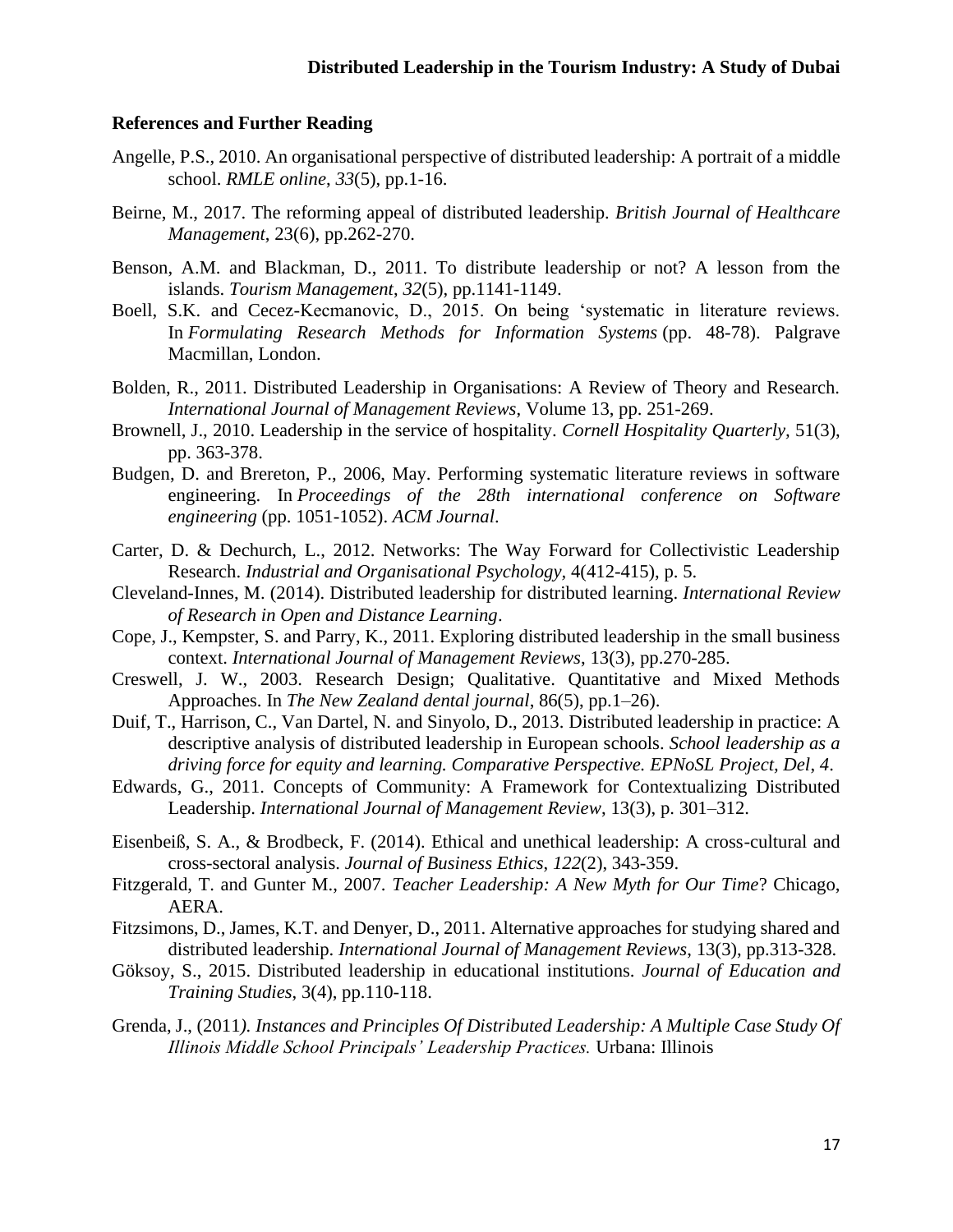- Grissemann, U.S. and Stokburger-Sauer, N.E., 2012. Customer co-creation of travel services: The role of company support and customer satisfaction with the co-creation performance. *Tourism Management*, *33*(6), pp.1483-1492.
- Gronn, P., 2000. Distributed properties: a new architecture for leadership. *Educational Management Administration & Leadership,* Volume 28, p. 317–338.
- Hairon, S. and Goh, J.W., 2015. Pursuing the elusive construct of distributed leadership: Is the search over?. *Educational Management Administration & Leadership*, 43(5), pp.693-718.
- Harris, A., 2008. Distributed leadership: According to the evidence. *Journal of educational administration*, *46*(2), pp.172-188.
- Harrison, C. 2018. *Leadership Theory and Research: A Critical Approach to New and Existing Paradigms*, Palgrave MacMillan.
- Hermann, K. R., 2016. *The Principal's Role; Distributed Leadership*. Doctor of Philosophy (PhD), dissertation, Educ Foundations & Leadership, Old Dominion University, DOI: 10.25777/a1s9-1z37.
- Hobson, C. J., Strupeck, D., & Szostek, J. (2010). A behavioral roles approach to assessing and improving the team leadership capabilities of managers. *International Journal of Management*, *27*(1), 3.
- Hristov, D., & Zehrer, A., 2017. Does distributed leadership have a place in destination management organisations? A policy-makers perspective. *Current Issues in Tourism*, 22(9), 1095-1115.
- Jain, A.K., 2016. The mediating role of job satisfaction in the relationship of vertical trust and distributed leadership in health care context. *Journal of Modelling in Management*, 11(2), pp.722-738.
- Jones, S., 2014. Distributed leadership: A critical analysis. *Leadership*, 10(2), pp.129-141.
- Kilicoglu, D. (2018). Understanding Democratic and Distributed Leadership: How Democratic Leadership of School Principals Related to Distributed Leadership in Schools?. *Educational Policy Analysis and Strategic Research,* 13(3), 6-23. doi: 10.29329/epasr.2018.150.1
- Larkin, M., Watts, S. and Clifton, E., 2006. Giving voice and making sense in the interpretative phenomenological analysis. *Qualitative research in psychology*, *3*(2), pp.102-120.
- Leithwood, K., Mascall, B., Strauss, T., Sacks, R., Memon, N. and Yashkina, A., 2007. Distributing leadership to make schools smarter: Taking the ego out of the system. *Leadership and policy in schools*, *6*(1), pp.37-67.
- Lumby, J., 2013. Distributed leadership: The uses and abuses of power. *Educational Management Administration & Leadership*, 41(5), pp. 581-597.
- Marshall, C. and Rossman, G.B., 2014. *Designing qualitative research*. Sage publications.
- Mascall, B., Leithwood, K., Straus, T. and Sacks, R., 2008. The relationship between distributed leadership and teachers' academic optimism. *Journal of Educational Administration*, 46(2), pp.214-228.
- Mehra, A., Smith, B., Dixon, A. & Robertson, B., 2006. Distributed leadership in teams: The network of leadership perceptions and team performance. *The Leadership Quarterly*, 17(3), pp. 232-245.

Morgeson, F. P., DeRue, D. S., & Karam, E. P. (2010). Leadership in teams: A functional approach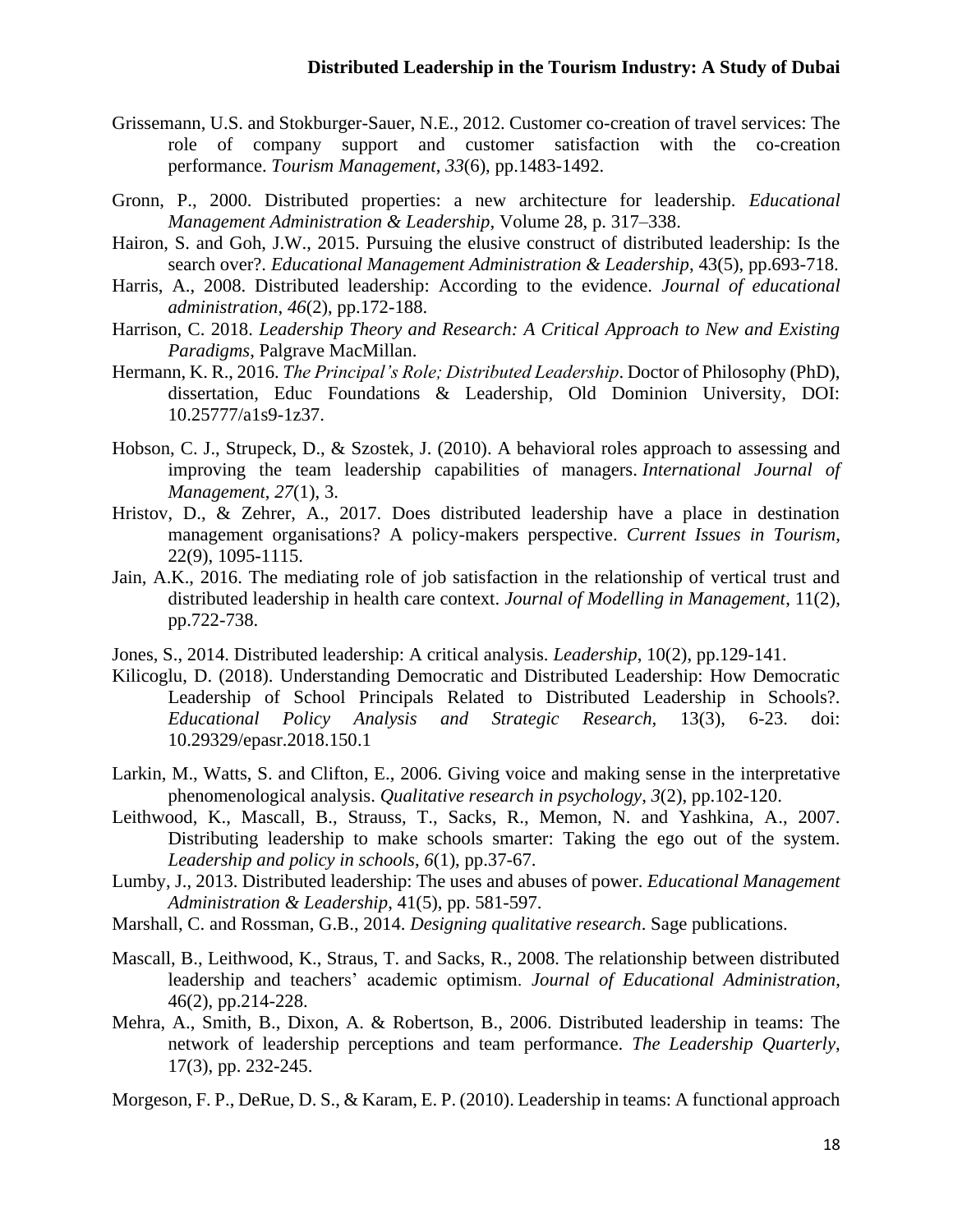- Nezakati, H., Amidi, A., Jusoh, Y.Y., Moghadas, S., Aziz, Y.A. and Sohrabinezhadtalemi, R., 2015. Review of social media potential on knowledge sharing and collaboration in the tourism sector. *Procedia-social and behavioural sciences*, *172*, pp.120-125.
- Oborn, E., Barrett, M. and Dawson, S., 2013. Distributed leadership in policy formulation: A socio-material perspective. *Organisation studies*, *34*(2), pp.253-276.
- Ocker, R.J., Huang, H., Benbunan-Fich, R. and Hiltz, S.R., 2011. Leadership dynamics in partially distributed teams: An exploratory study of the effects of configuration and distance. *Group Decision and Negotiation*, 20(3), pp.273-292.
- Ojokuku, R. M., Odetayo, T. A., & Sajuyigbe, A. S. (2012). Impact of leadership style on organisational performance: a case study of Nigerian banks. *American Journal of Business and Management*, *1*(4), 202-207.
- Opata, C. N., Sarbah, A., Nusenu, A., & Tetteh, S. (2017). The Cultural School of Strategic Formulation (Strategy Formulation Based on Social Interactions, Beliefs and Traditions). *Open Journal of Business and Management*, *5*(02), 335.
- Pechlaner, H., Kozak, M. and Volgger, M., 2014. Destination leadership: a new paradigm for tourist destinations?. *Tourism Review*, *69*(1), pp.1-9.
- Prilipko, E. V., Antelo, A., & Henderson, R. L. (2011). Rainbow of followers' attributes in a leadership process. *International Journal of Management and Information Systems*, *15*(2), 79.
- Saunders, M., Lewis, P. and Thornhill, A., 2009. *Research methods for business students*. Pearson education.
- Saunders, M.N. and Lewis, P., 2012. *Doing research in business & management: An essential guide to planning your project*. Pearson.
- Saunders, M.N. and Lewis, P., 2016. *Doing research in business & management: An essential guide to planning your project*. Pearson.
- Saunders, M.N., 2012. Choosing research participants. *Qualitative organisational research: Core methods and current challenges*, pp.35-52.
- Saunders, M.N., Lewis, P., Thornhill, A. and Bristow, A., 2015. Understanding research philosophy and approaches to theory development.
- Spillane, J.P., 2005, June. Distributed leadership. In *The educational forum* (Vol. 69, No. 2, pp. 143-150).Taylor & Francis Group.
- Stander, A. S., & Stander, M. W. (2016). Retention of educators: the role of leadership, empowerment and work engagement.
- Stephenson, L. M & Ali-Knight, J. 2010. Dubai's tourism sector and its societal impact: social implications and sustainable challenges. *Journal of Tourism and Cultural Change, 8(4), 278-292*.
- Supovitz, J.A. and Tognatta, N., 2015. The Impact of Distributed Leadership on Collaborative Team Decision Making (vol 12, pg 101, 2013). *Leadership and Policy in Schools*, 14(2), pp.256-256.
- Tahir, L., & Lee, S., Musah, M., Jaffri, H., and Mohamad S., Mohd, N., Haruzuan, B., and Yasin, M., 2016. Challenges in distributed leadership: evidence from the perspective of